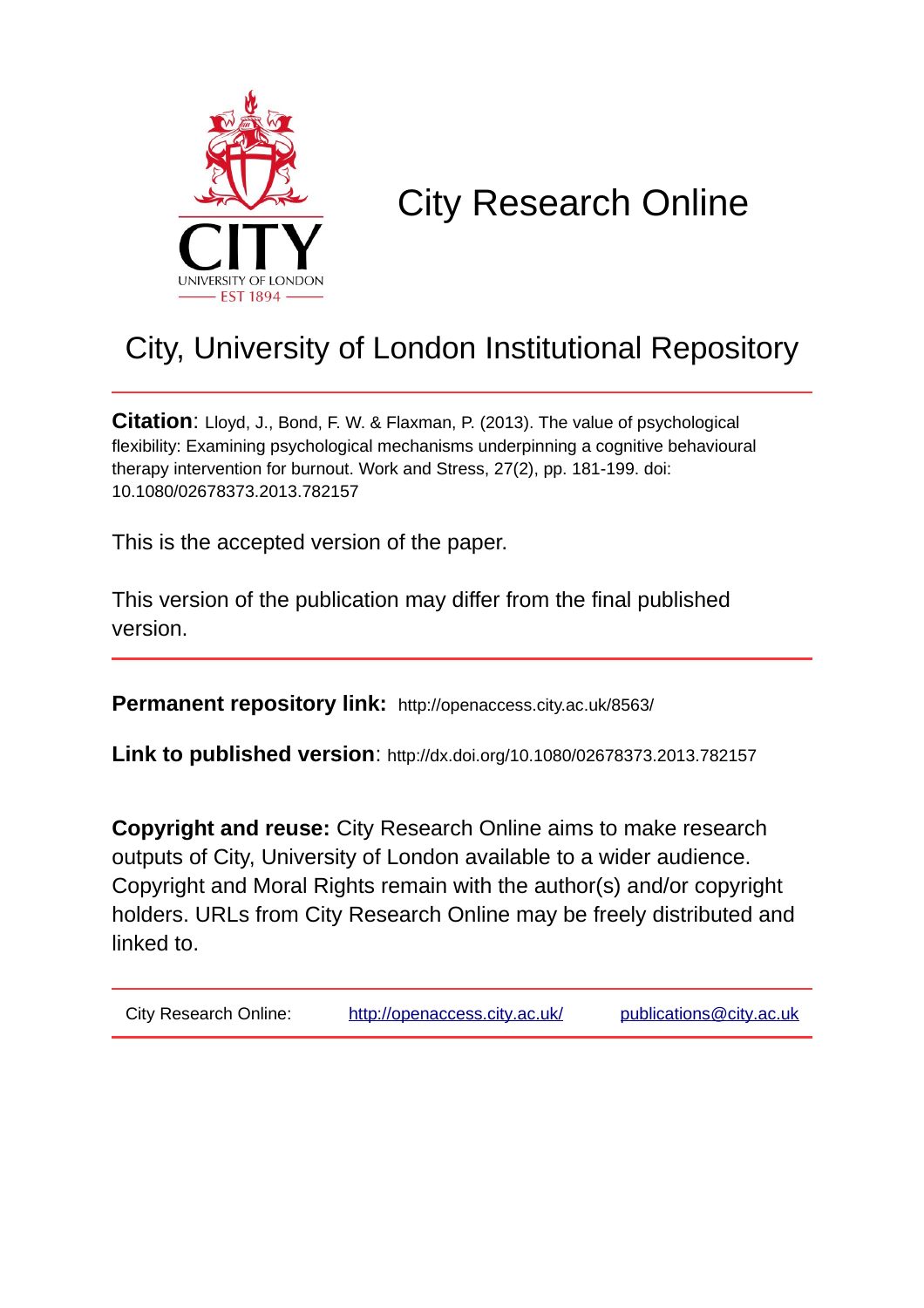## Running head: PSYCHOLOGICAL MECHANISMS

## Identifying Psychological Mechanisms Underpinning a Cognitive Behavioural Therapy Intervention for Emotional Burnout

Joda Lloyd, Frank W. Bond

Institute of Management Studies, Goldsmiths, University of London, New Cross, London, SE14 6NW, United Kingdom

Paul E. Flaxman

Department of Psychology, City University, Northampton Square, London, EC1V 0HB, United Kingdom

*In press, Work & Stress*

Address correspondence to:

Dr Joda Lloyd Institute of Management Studies Goldsmiths University of London New Cross London SE14 6NW

Email: j.lloyd@gold.ac.uk Office: Room 202/1, Whitehead Building Mob (preferred): +44 (0)7841 128 500 Office: +44 (0)20 7296 4210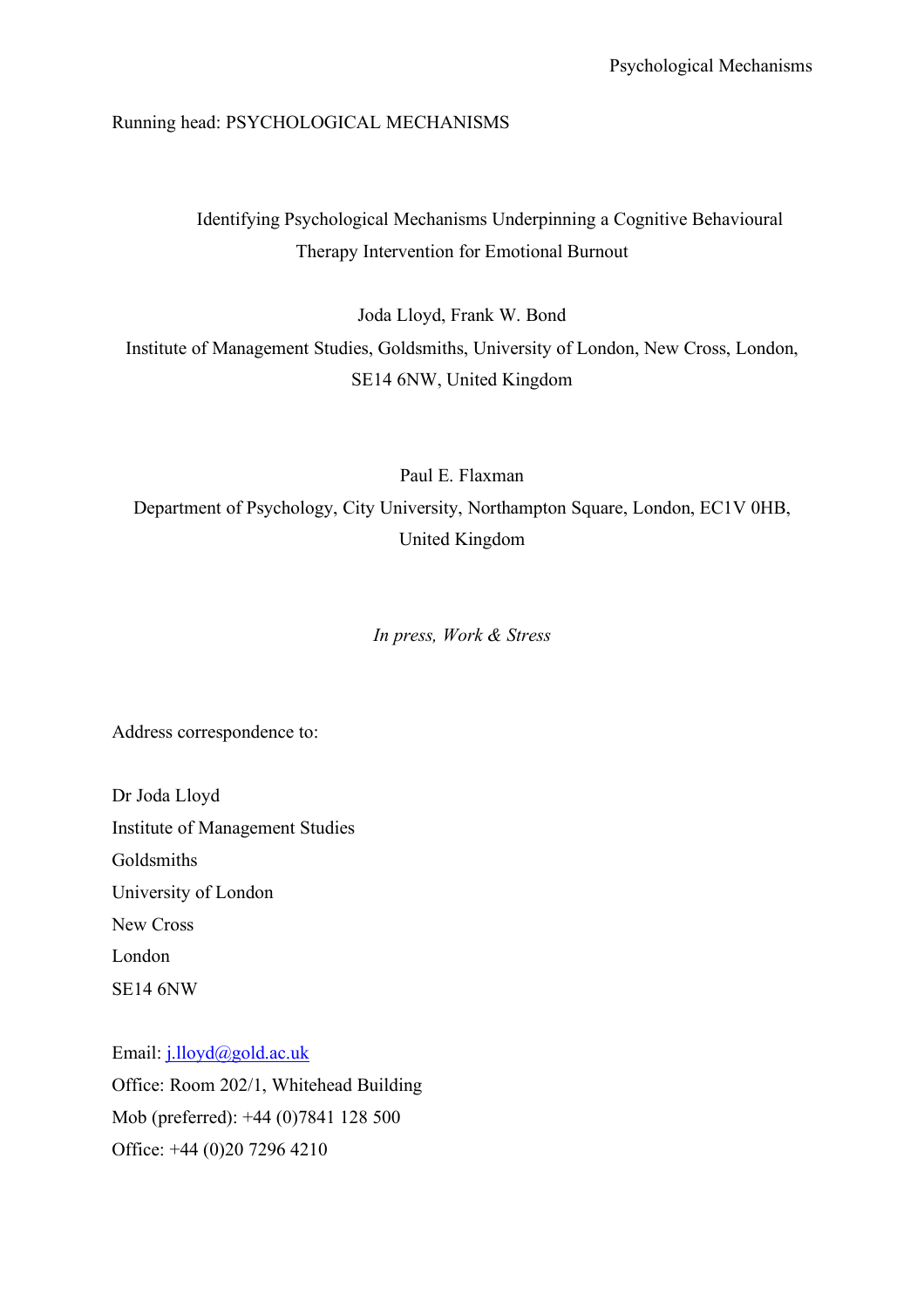### Abstract

One hundred employees of a UK government department were randomly assigned to one of two conditions: (1) a worksite, group-based, CBT intervention called Acceptance and Commitment Therapy  $(ACT; n = 43)$ , which aimed to increase participants' psychological flexibility; and, (2) a waitlist control group (control;  $n = 57$ ). The ACT group received three half-day sessions of training spread over two and a half months. Data were collected at baseline (T1), at the beginning of the second (T2) and third (T3) workshops, and at six months follow-up (T4). Consistent with ACT theory, analyses revealed that, in comparison to the control group, a significant increase in psychological flexibility from T2 to T3 in the ACT group mediated the subsequent T2 to T4 decrease in emotional exhaustion in the ACT group. Consistent with a theory of emotional burnout development, this significant decrease in emotional exhaustion from T2 to T4 in the ACT group prevented the significant T3 to T4 increase in depersonalization seen in the control group. Strain also decreased from T2 to T3 in the ACT group, only, but no mediator of that improvement was identified. Discussion focuses on implications for theory and practice in the fields of ACT and emotional burnout.

Key words: Acceptance and commitment therapy, burnout, psychological flexibility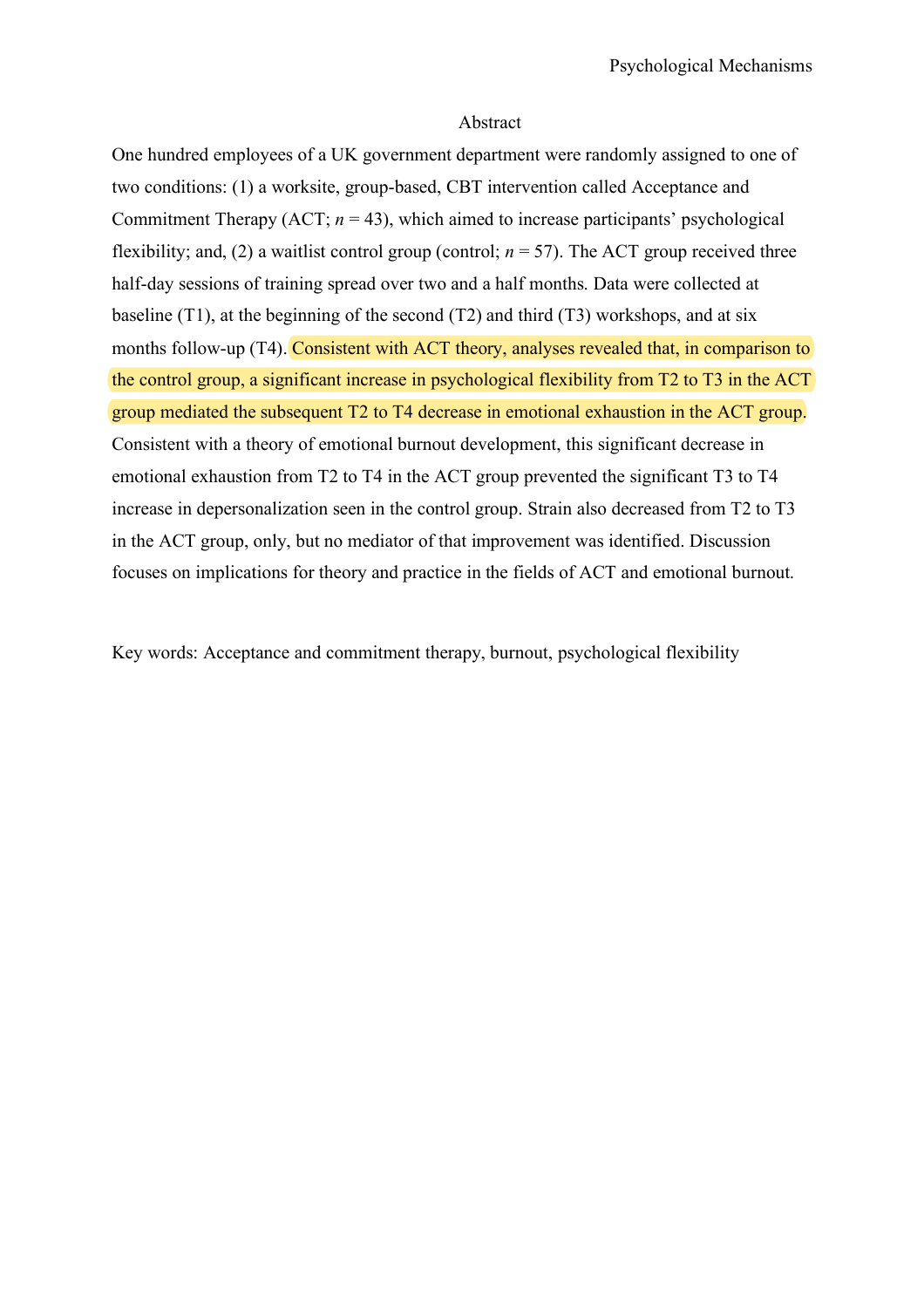#### Introduction

Interventions designed to reduce emotional burnout either target individual employees or aspects of the organisation (Ross & Altmaier, 1994; Schaufeli & Buunk, 2003). Although workplace factors have generally been found to have a more important role in burnout development (Maslach, 2003), individual-focussed programs have been more prominent in both practice and research than have organisational-focused interventions (Halbesleben & Buckley, 2004; Maslach, 2003). Individual-focussed programs aim to help employees deal more effectively with the stress that results in emotional burnout. At this level of intervention cognitive behavioural therapy (CBT) programs have been found to be reasonably effective (see Schaufeli & Enzmann, 1998); however, the research base suffers from a number of inadequacies. A key one, which we seek to address in the present study, is the dearth of research examining the psychological mechanisms of change by which emotional burnout interventions work (Hatinen, Kinnunen, Pekkonen, & Kalimo, 2007). This is problematic, because, if we do not understand why such an intervention works, we are unable to maximise its effectiveness. We also cannot test and advance any theory upon which the intervention is based. To address these lacunae, in the present study, we specified and tested a model by which a CBT intervention reduces emotional burnout. To do so, we integrated theory and research from a specific CBT theory with theory and research on emotional burnout development. We hypothesised that a psychological process specified by the CBT, known as *psychological flexibility*, may act as an initiating mechanism in burnout reduction, whilst a widely researched model of burnout development may explain the latter stages of burnout alleviation.

## *Psychological flexibility and work*

Psychological flexibility is a primary individual determinant of mental health and behavioural effectiveness, according to an empirically based theory of psychopathology, *Acceptance and Commitment Therapy* (ACT; Hayes, 1987; Hayes, Strosahl, & Wilson, 1999). It refers to people's ability to focus on their current situation, and depending upon the opportunities afforded by that situation, take action towards achieving their goals and values, even in the presence of difficult or unwanted psychological events (e.g., challenging thoughts, feelings, physiological sensations, images, and memories) (Bond, Flaxman, & Bunce, 2008). People may find it difficult to focus on their current situation when their attention is directed towards altering, suppressing, avoiding, or otherwise controlling their psychological events. Consistent and deliberate attempts to regulate one's internal experiences require constant effort, and therefore may often detract from the psychological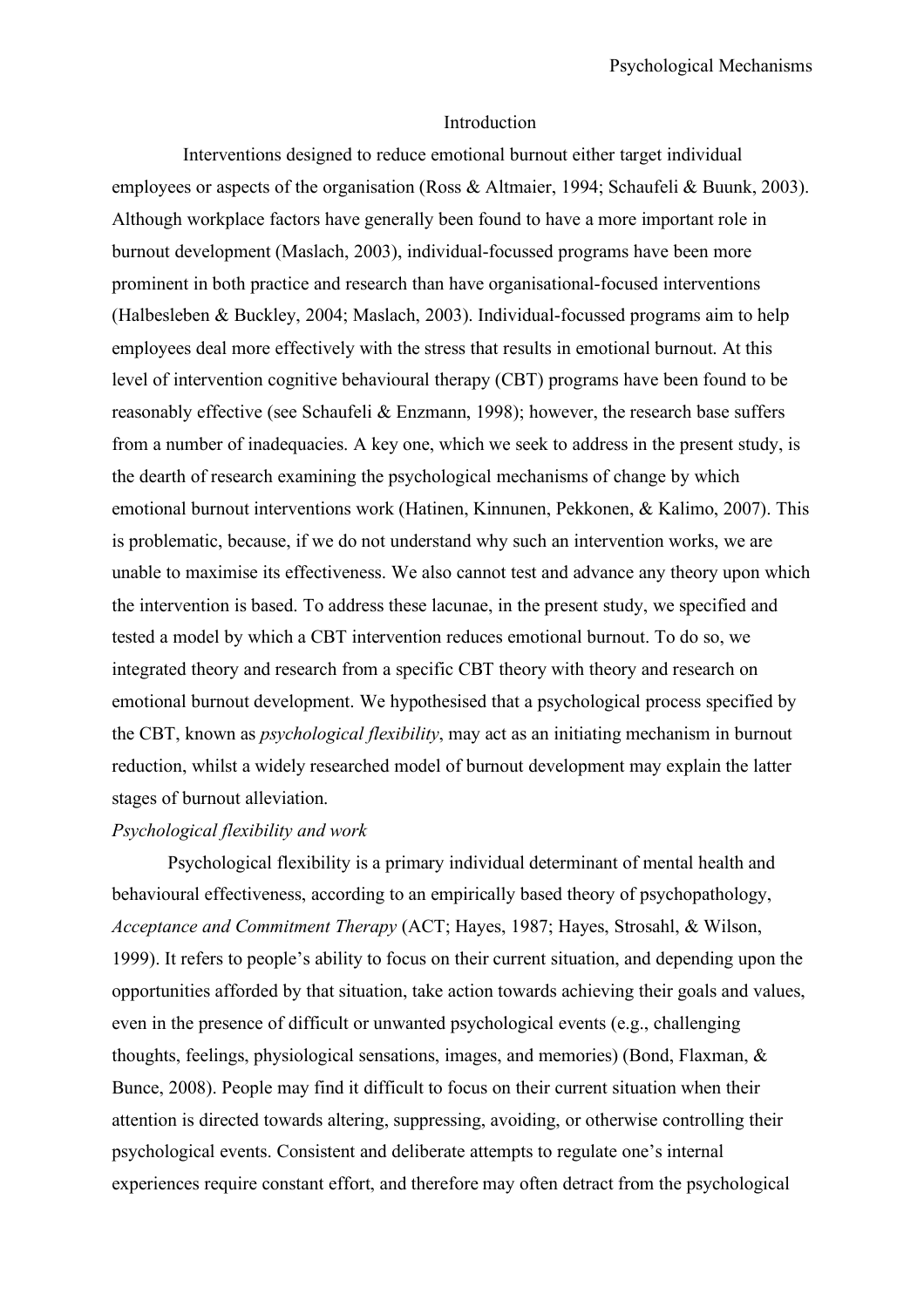resources people have available to attend to their current environment. As a result, people may often fail to recognise, and/or respond effectively to, goal-relevant opportunities existing within their current situations. In the long term, taking this kind of rigid, controlling–or psychologically inflexible–stance towards one's internal experiences may interfere with goal attainment.

Conversely, people may be better able to focus on their current situation, and notice and respond effectively to goal-related opportunities, if they can relinquish consistent, and unhelpful, efforts to control their internal experiences. This involves observing one's thoughts and feelings from a noncontrolling, nonelaborative, and nonjudgmental perspective: A way of thinking commonly described as *mindful* (Brown & Ryan, 2003; Kabat-Zinn, 1990; Linehan, 1993a; Marlatt & Kristeller, 1999). By adopting a mindful approach, people are less focussed on their internal experiences, and therefore better able to engage, or cope, with their immediate environments. This, in turn, facilitates better mental health (Baer, 2003; Hayes, Luoma, Bond, Masuda, & Lillis, 2006) and improved goal-focussed behaviour.

Consistent with this analysis, research has highlighted key relationships between psychological flexibility and important workplace behaviours. Higher levels of psychological flexibility correlate with, and longitudinally predict, better mental health and job performance (Bond & Bunce, 2003; Bond & Flaxman, 2006), as well as job-related learning (Bond & Flaxman, 2006). Effects such as these have been found even after controlling for other widely researched, work-relevant individual characteristics, such as negative affectivity and locus of control (Bond & Bunce, 2003), emotional intelligence (Donaldson & Bond, 2004), and the Big Five personality traits (Bond, Hayes, Baer, Carpenter, Guenole, et al., 2011). Unlike personality traits, psychological flexibility, whilst stable over time (e.g., Bond & Bunce, 2003), is an individual characteristic that can also be enhanced, and research has shown that such enhancement can, in turn, improve work-related behaviour; for example, randomised controlled trials show that an increase in psychological flexibility is the mechanism, or mediator, by which ACT interventions improve general mental health (Bond & Bunce, 2000; Flaxman & Bond, 2010), and innovation potential (Bond & Bunce, 2000).

Interestingly, research indicates that mental health intervention strategies unrelated to ACT may also produce their benefits through improving psychological flexibility. For example, research shows that coping and emotion regulation strategies appear to improve psychological health and hedonic functioning, because they enhance psychological flexibility (Kashden, Barrios, Forsyth, Steger, 2006); furthermore, Flaxman and Bond (2010) showed that cognitive behaviour therapy techniques that focus on cognitive reappraisal reduce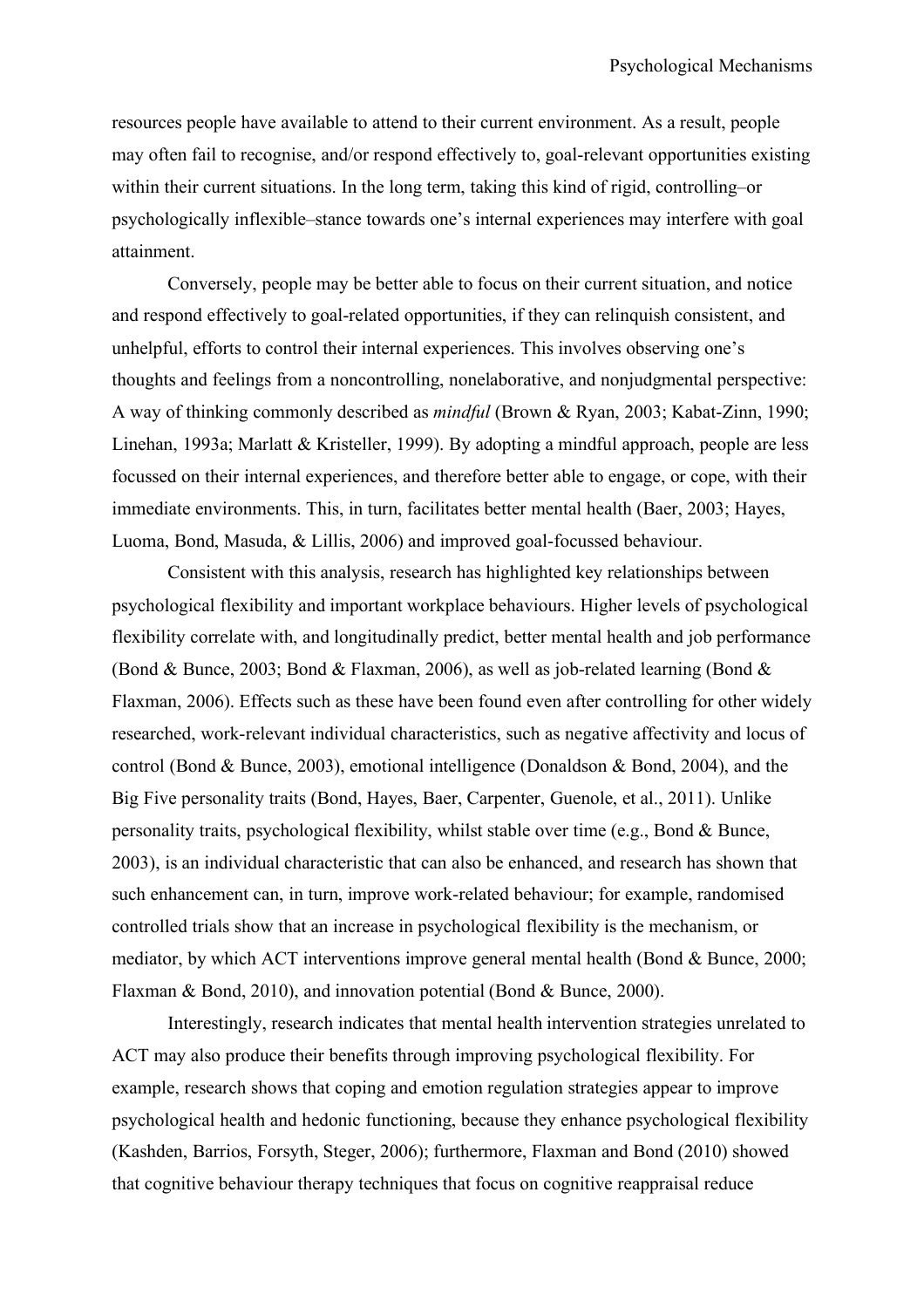psychological distress, in part, because those techniques improve psychological flexibility. It appears, then that psychological flexibility may be a general psychological process that regulates mental health and behavioural effectiveness; as a result, effective coping strategies (e.g., cognitive reappraisal) may produce their benefits, in part, as a result of improving psychological flexibility.

## *Emotional burnout development*

Emotional burnout is a psychological syndrome that has been found to relate to a number of negative consequences for both employees and organisations; these consequences include health problems, depression, reduced productivity, absenteeism, and job turnover (Jackson & Maslach, 1982; Leiter & Maslach, 1988; Schaufeli & Enzmann, 1998; Shirom, 1989). Whilst several conceptualisations of the syndrome exist, in defining emotional burnout, we draw on the work of Maslach and colleagues, who describe it as a threecomponent construct. The first component is *emotional exhaustion*, which refers to feelings of being emotionally overextended and depleted of emotional resources; the second is known as *depersonalization*, and refers to workers' negative, callous, or excessively detached feelings towards their clients/customers (Maslach, Schaufeli, & Leiter, 2001). The final component is known as *reduced personal accomplishment*, and refers to feelings of incompetence and lack of achievement at work (Maslach, Schaufeli, & Leiter, 2001). In the present study we restrict our analyses to the emotional exhaustion and depersonalization components of burnout; these are generally considered to be the core components (Demerouti, Bakker, Nachreiner, & Schaufeli, 2001; Green, Walkey, & Taylor, 1991), whilst personal accomplishment is often treated as a separate scale. Conceptually, personal accomplishment has been argued to largely reflect a personality characteristic similar to selfefficacy (Cordes & Dougherty, 1993; Shirom, 1989). This criticism has been supported by empirical research indicating that personal accomplishment holds relatively low correlations with the two other burnout components (Lee & Ashforth, 1996), and shows a different pattern of correlations with other work-related variables (Lee & Ashforth, 1996; Schaufeli & Enzmann, 1998).

Burnout has long been recognised as a serious occupational hazard, particularly for those working in people-oriented professions (Maslach & Goldberg, 1998). In response to this, a considerable research effort has focussed upon understanding how the syndrome develops. As well as investigating the broad antecedent conditions that may trigger burnout (see Burke & Richardson, 1993; Cordes & Dougherty, 1993; Maslach, Schaufeli, & Leiter, 2001; Shirom, 1989), researchers have sought to uncover the specific causal sequence by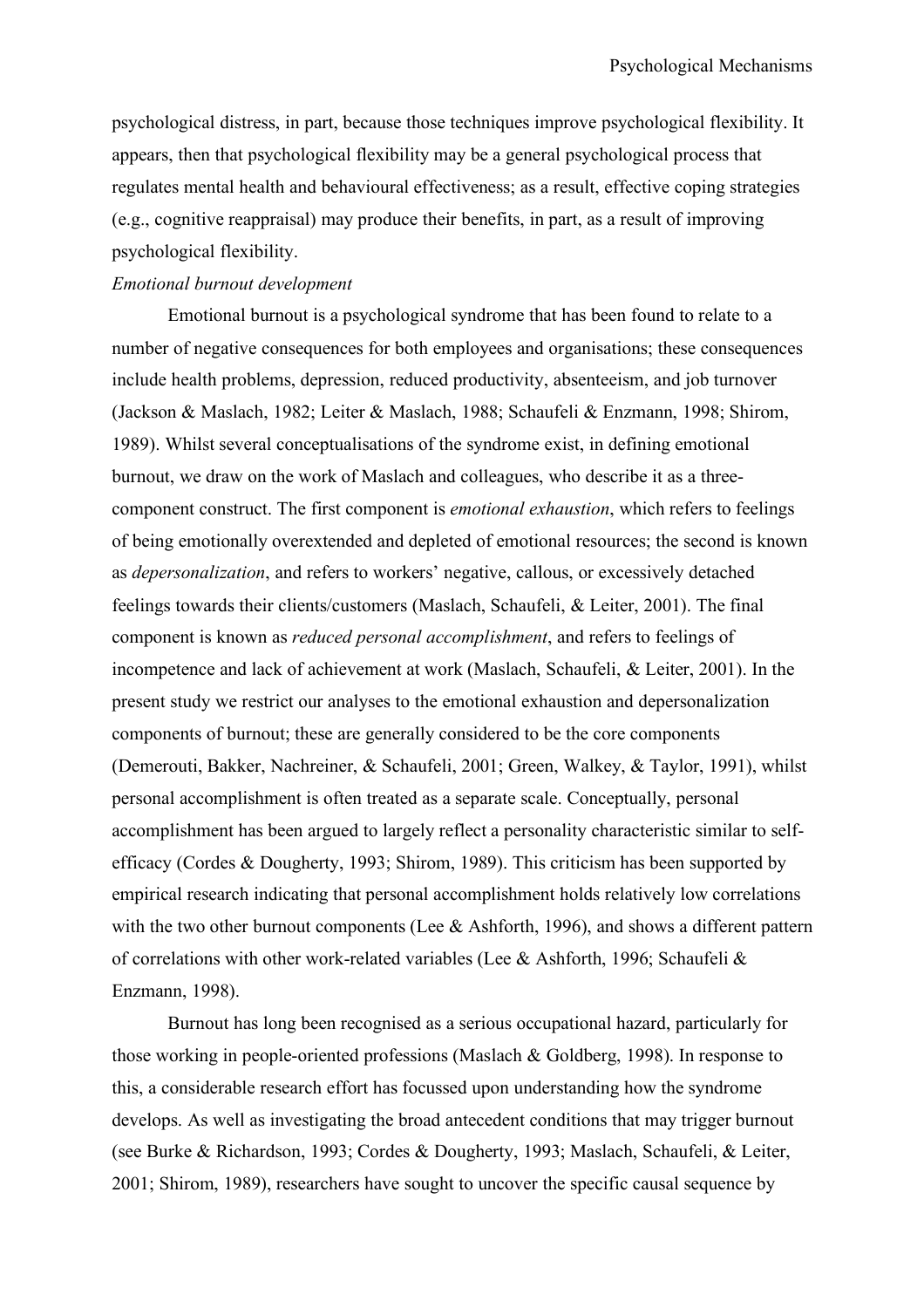which the individual components develop (Golembiewski, Munzenrider, & Stevenson, 1986; Lee & Ashforth, 1993; Leiter & Maslach, 1988; Taris, Le Blanc, Schaufeli, & Schreurs, 2005; van Dierendonck, Schaufeli, & Buunk, 2001). There is a compelling body of research which indicates that the three individual components are not necessarily co-occurring phenomena, but rather a set of symptoms that may inter-relate and result from an underlying causal process (Taris et al., 2005). An understanding of this causal process should aid in refining the theory, as well as promoting an earlier and more effective intervention for the problem (Lee & Ashforth, 1993; van Dierendonck et al., 2001).

There appear to be two prominent *process* models within the burnout literature; firstly, Golembiewski, Munzenrider, and Stevenson (1986) suggested that job stress directly affects depersonalization (which is seen a dysfunctional method of coping) that over time leads to a reduced sense of personal accomplishment. As depersonalization increases and personal accomplishment decreases, eventually the person becomes emotionally exhausted. The alternative model put forward by Leiter and Maslach (1988) maintains that chronic job stress leads to emotional exhaustion, which in turn leads to workers psychologically withdrawing themselves from the people with whom they work (i.e. depersonalization), in an attempt to cope with this stress. Finally, as depersonalization persists, the achievement of work goals seems further thwarted and personal accomplishment declines. Whilst research has not unequivocally confirmed the temporal sequence of either of these models, a certain relationship within the Leiter and Maslach (1988) model has received ample empirical support; specifically, that higher levels of emotional exhaustion trigger higher levels of depersonalization (Maslach et al., 2001; Taris et al., 2005).

## *Identifying the mechanisms underlying emotional burnout alleviation*

As noted, people with higher levels of psychological flexibility are less distracted and controlled by their internal experiences, and therefore are better able to engage with their immediate environment, which in turn, facilitates better mental health and performance. Consistent with this analysis, it is possible that ACT training will lead to improvements in emotional burnout, and general mental health (conceptualized herein as strain) in the present study. We included a measure of strain in the present study as this would allow us to relate our findings to those of previous ACT worksite intervention studies which have targeted employee mental health. In addition to our predictions regarding improvements in emotional burnout and strain, it is important to consider the psychological mechanisms by which these changes may occur. As previously explained, research has indicated that psychological flexibility is the mechanism, or mediator, by which ACT interventions improve strain (Bond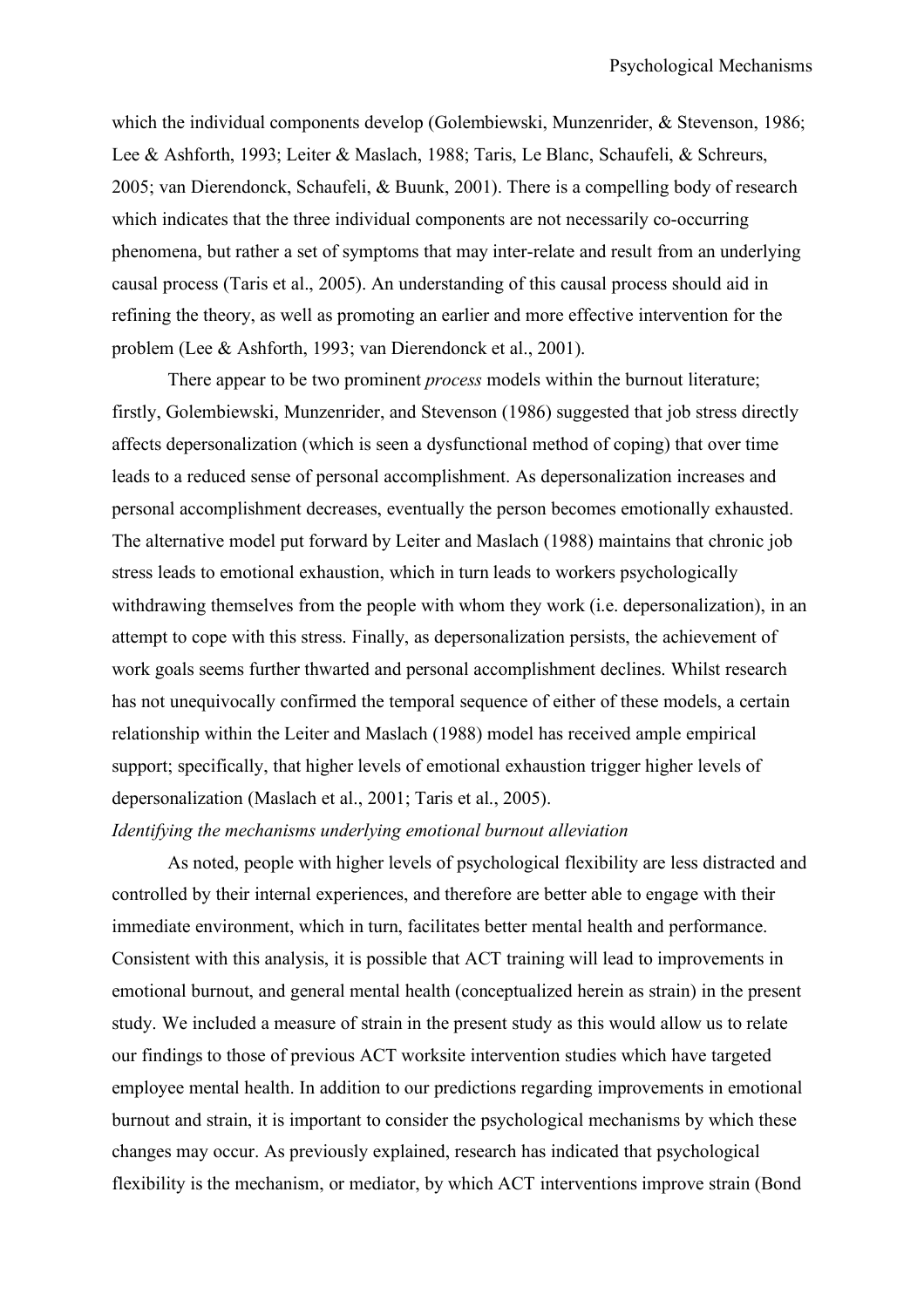& Bunce, 2000; Flaxman & Bond, 2010); therefore, in the present study we may expect to find this same mediation effect. Since the emotional exhaustion component of burnout is often considered to be synonymous with strain (Maslach, 2003; Maslach et al., 2001), we may expect to find that increases in psychological flexibility also mediate improvements in this outcome. Finally, consistent with research evidence relating to the causal relationships amongst burnout components (see Leiter & Maslach, 1988; Maslach et al., 2001; Taris et al., 2005), it is possible that decreases in emotional exhaustion and strain, which occur as a result of earlier increases in psychological flexibility, will lead to, or mediate, decreases in depersonalization. Based upon this theoretical account, we proposed the following four hypotheses:

*Hypothesis 1:* ACT training will lead to significant decreases in emotional burnout when compared with a control group (see Figure 1. Path *a*).

*Hypothesis 2:* ACT training will lead to significant decreases in strain when compared with a control group (see Figure 1. Path *a*).

*Hypothesis 3:* Increases in participants' psychological flexibility that result from the ACT training will account for, or mediate, the decreases in their levels of emotional exhaustion and strain (see Figure 1. Path *b+c*).

*Hypothesis 4:* Decreases in participants' emotional exhaustion and strain that result from increases in psychological flexibility, will account for, or mediate, reductions in depersonalization (see Figure 1. Path *b+c+d*).

Taken together, these hypotheses led us to anticipate the following sequence of changes in the study variables: psychological flexibility will increase first; this will be followed by a decrease in emotional exhaustion and strain, which in turn, will be followed by a reduction in depersonalization (see Figure 1.)

[Insert figure 1 about here]

## Method

### *Participants*

Participants were employees of a large UK government department who had volunteered to take part in a workplace intervention advertised as "work-life effectiveness training." Participants were recruited by means of notices posted on the organisation's intranet webpage and within the weekly staff bulletin. Recruitment was restricted to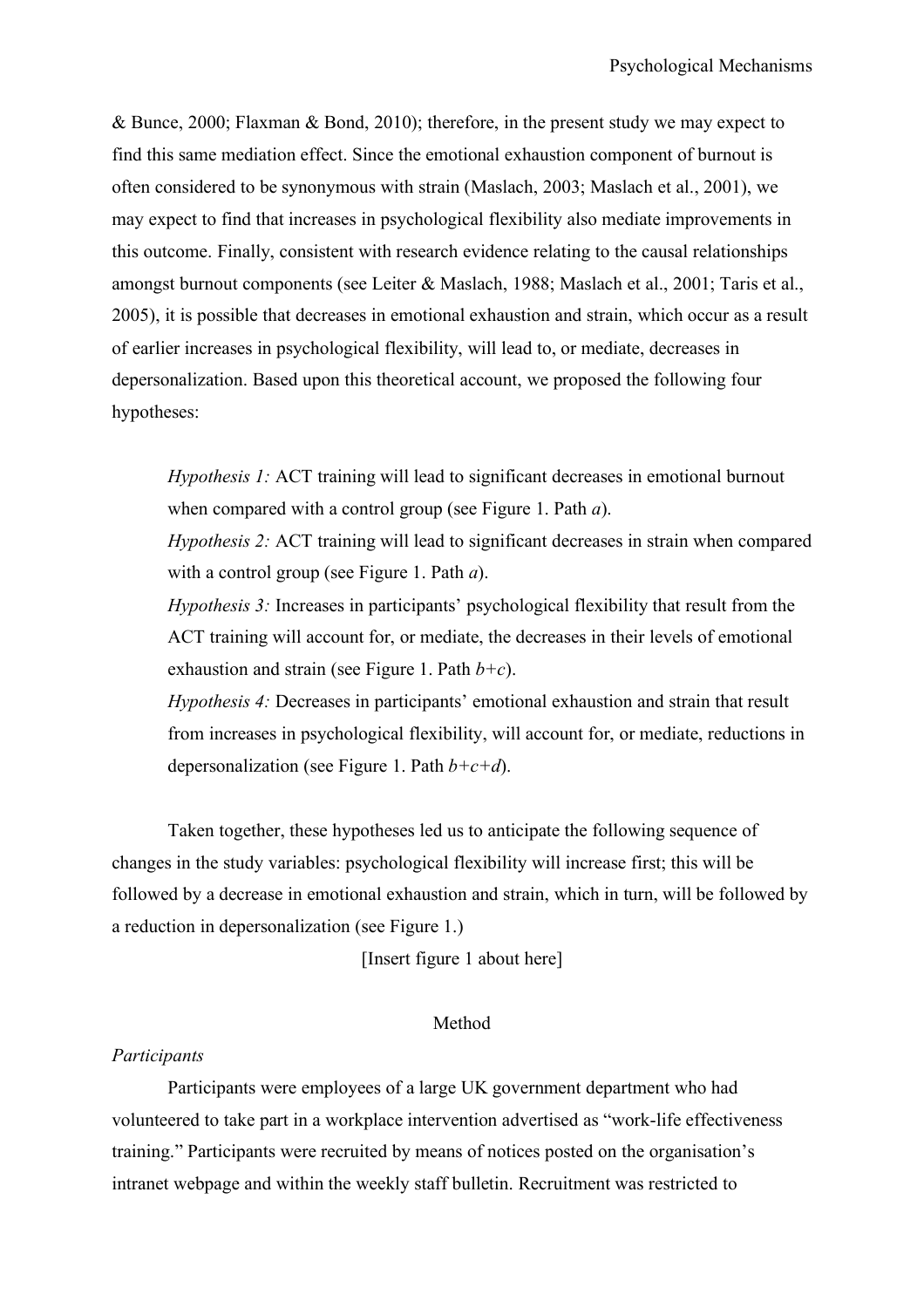employees occupying customer facing roles within the organisation, as we considered these employees to be at highest risk of emotional burnout and strain (see Maslach, Jackson, & Leiter, 1996). One hundred and thirty six participants from across the UK volunteered for the training. Of these, 100 participants (83% female) completed all aspects of the programme and so constituted the current sample. Within this group, 43 were randomly assigned to the ACT group, and 57 to the waitlist control group. The mean age of the participants was 47 (range 31-59) and 93% classified their ethnicity as "White British". On average they had worked in their current job for 59 months (4.9 years). Thirty four percent reported GCSE or O level as their highest educational qualification (normally obtained at age 16), whilst 47% reported that they held A level/diploma/NVQ or equivalent qualifications (normally gained at age 18 or above). Seventeen percent indicated that they held an undergraduate degree, whilst two percent reported that they held a postgraduate degree.

### *Measures*

*General Health Questionnaire* (GHQ-12; Goldberg, 1978; 1992). This 12-item scale is typically used to assess general mental health, and in the context of the present study, served as the index of strain (see Bond & Bunce, 2000). Respondents were asked to rate the frequency with which they had experienced symptoms associated with strain (e.g., "have you recently lost much sleep over worry?" and "have you recently been able to enjoy your normal day-to-day activities?") along a 4-point scale (e.g., *less than usual* to *much more than usual*). We used the Likert scoring method whereby values of 0, 1, 2, or 3 are assigned to each of the four response options (see Banks et al., 1980). Higher scores on the GHQ indicate greater levels of strain. There was good internal consistency for the GHQ across the four time points in the present study (Cronbach alphas: .93, .93, .94, and .94 for Times 1, 2, 3, and 4 respectively). Item-total correlation coefficients for the GHQ ranged from .49 to .83 at T1; .53 to .79 at T2; .56 to .82 at T3; and, .57 to .81 at T4.

*Maslach Burnout Inventory - Human Services Survey* (MBI-HSS; Maslach, Jackson, & Leiter, 1996). The two individual MBI-HSS subscales of emotional exhaustion and depersonalization were utilised in the present study. The 9-item scale measuring emotional exhaustion assesses feelings of emotional fatigue and a lack of energy and vitality. Items include "I feel emotionally drained from my work" and "I feel fatigued when I get up in the morning and have to face another day on the job". The 5-item scale measuring depersonalization assesses negative and/or cynical attitudes towards one's client/customer group. Items include "I feel I treat some recipients as if they were impersonal objects" and "I've become more callous toward people since I took this job". Higher scores indicate higher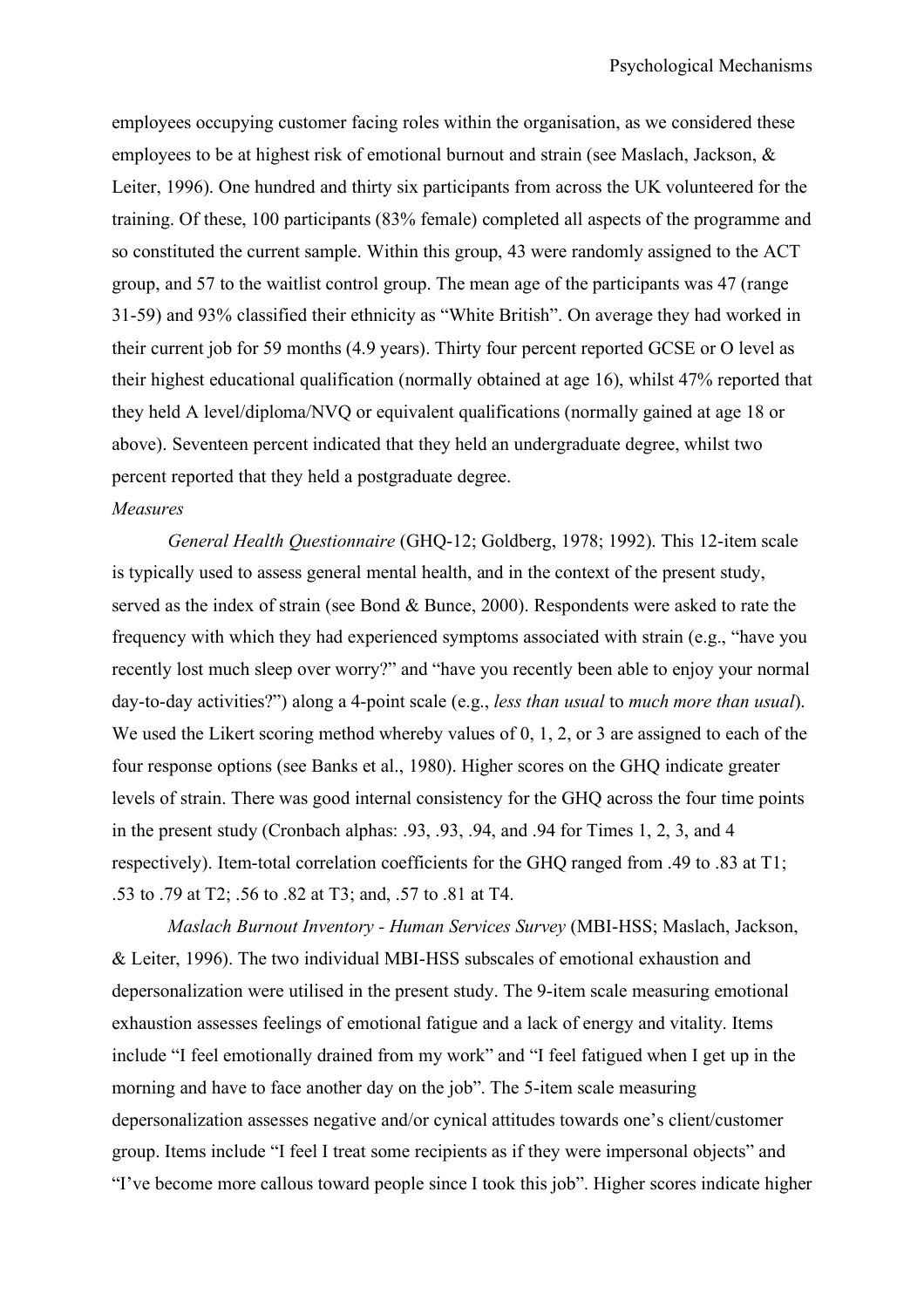levels of emotional exhaustion and depersonalization. On each scale, respondents were asked to rate the frequency with which they experienced a given feeling on a 7-point scale ranging from 0 (*never*) to 6 (*every day*). Internal consistency for the emotional exhaustion scale across the four time points was good (Cronbach alphas: .94, .94, .93, and .92 for Times 1, 2, 3, and 4 respectively). Item-total correlation coefficients for emotional exhaustion ranged from .67 to .84 at T1; .67 to .86 at T2; .62 to .87 at T3; and, .52 to .86 at T4. Internal consistency for the depersonalization scale across the four time points in the present study was adequate (Cronbach alphas: .68, .74, .68, and .78 for Times 1, 2, 3, and 4 respectively). Item-total correlation coefficients for depersonalization ranged from .27 to .64 at T1; .26 to .63 at T2; .24 to .63 at T3; and, .30 to .75 at T4.

*Acceptance and Action Questionnaire - II* (AAQ-II; Bond et al., 2011). This 7-item scale assesses psychological inflexibility, or experiential avoidance; this describes the rigid dominance of internal private experiences, over environmental contingencies, in guiding values-based action. Respondents indicated their level of agreement with each item on a Likert-type scale ranging from 1 (*never true*) to 7 (*always true*). Items included "Emotions cause problems in my life" and "My painful experiences and memories make it difficult for me to live a life that I would value". Higher scores on the AAQ-II indicate greater levels of psychological inflexibility, however items were reverse scored for the purpose of the present study such that higher scores indicated greater levels of psychological flexibility. There was good internal consistency for the AAQ-II across the four time points in the present study (Cronbach alphas: .89, .92, .89, and .91 for Times 1, 2, 3 and 4 respectively). Item-total correlation coefficients for the AAQ-II ranged from .65 to .73 at T1; .68 to .79 at T2; .56 to .79 at T3; and, .66 to.80 at T4.

## *ACT intervention*

We delivered the ACT intervention using a "two-plus-one" format (Barkham  $\&$ Shapiro, 1990), whereby each participant attended three, three-hour training sessions, two of which occurred on consecutive weeks with a third that occurred two months later. The training was delivered in groups of between eight and 12 employees during their normal working hours. As participants worked in different branches across the UK, we selected three different geographical locations for the training and randomly assigned participants to one of the locations. The first author, who had received prior training in ACT, delivered the training sessions. To ensure adherence to ACT treatment protocols, a selection of the training sessions were digitally recorded and assessed by the second author, who developed the first ACT interventions for the workplace (Bond & Bunce, 2000; Bond & Hayes, 2002).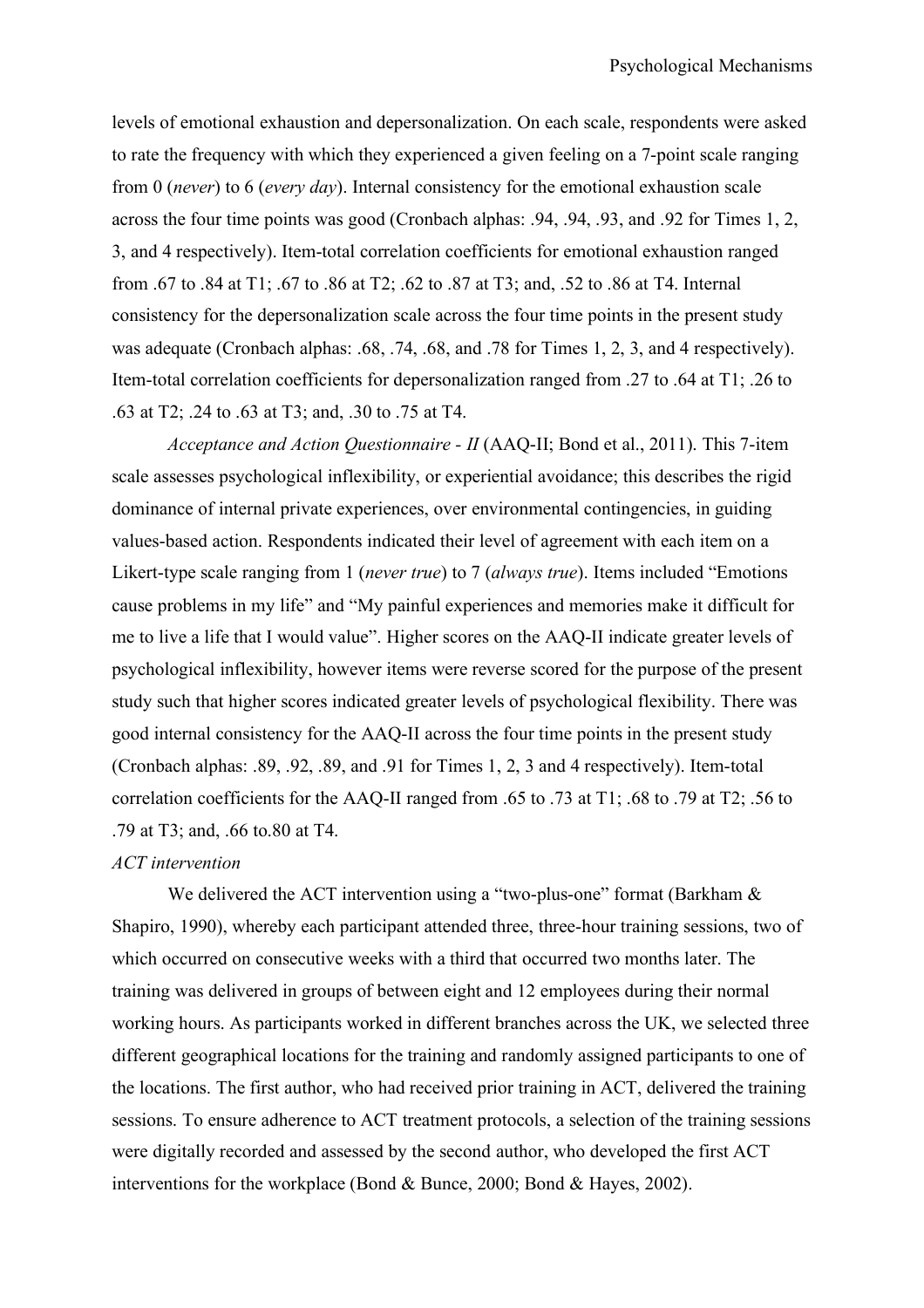The training adhered to standardized protocols developed from two ACT manuals designed for group worksite interventions (Bond, 2005; Bond & Hayes, 2002), and it had two key objectives; firstly, to increase present moment awareness and undermine unhelpful avoidance of, and entanglement with, one's thoughts and emotions. Secondly, to teach people acceptance and mindfulness as an alternative strategy for dealing with problematic thoughts and feelings, and demonstrate how these may be used to facilitate values-based actions. The training consisted of various metaphors, mindfulness, and cognitive defusion techniques, as well as values and goals clarification exercises in order to help participants learn "how to deal with psychological barriers to effective and enjoyable living". The first session aimed to question the workability of popular coping strategies, undermine unhelpful avoidance strategies, introduce acceptance as an alternative strategy, and allow participants to practice acceptance using mindfulness-focussed exercises. The second session aimed to further explore acceptance and how a lack of awareness and automatic thinking can cause internal struggles, identify and record participants' most important goals and values, and highlight how acceptance and mindfulness facilitate values-based actions. The final session aimed to further practice acceptance and mindfulness, discuss barriers and stumbling blocks to valuesbased actions, and troubleshoot any questions or issues participants had after practicing these techniques over the last two months.

The training was supported by the use of homework assignments, handouts and CD's, and participants were given summary sheets of the main concepts and points of discussion after each of the three sessions. Participants were also asked not to discuss the training with anybody in their organisation, for the duration of the study.

## *Procedure*

Once the training had been advertised, employees were given a two-week deadline by which to sign-up. At the end of that time, we randomly allocated all participants to either the ACT or the control group. We then emailed participants to provide them with details of their training dates and their location. (Participants assigned to the wait-list control group were given training dates that began after the end of the study). We measured outcome and mediator variables at the beginning of the first workshop (baseline; Time 1), one week after this at the beginning of the second workshop (Time 2), two months after this at the beginning of the final workshop (Time 3), and again six months after a final training workshop (followup; Time 4). This arrangement is consistent with the two-plus-one training model (Barkham & Shapiro, 1990), as well as previous research (Bond & Bunce, 2000), and allowed us to examine changes in participants' responses across three key time intervals. Questionnaires at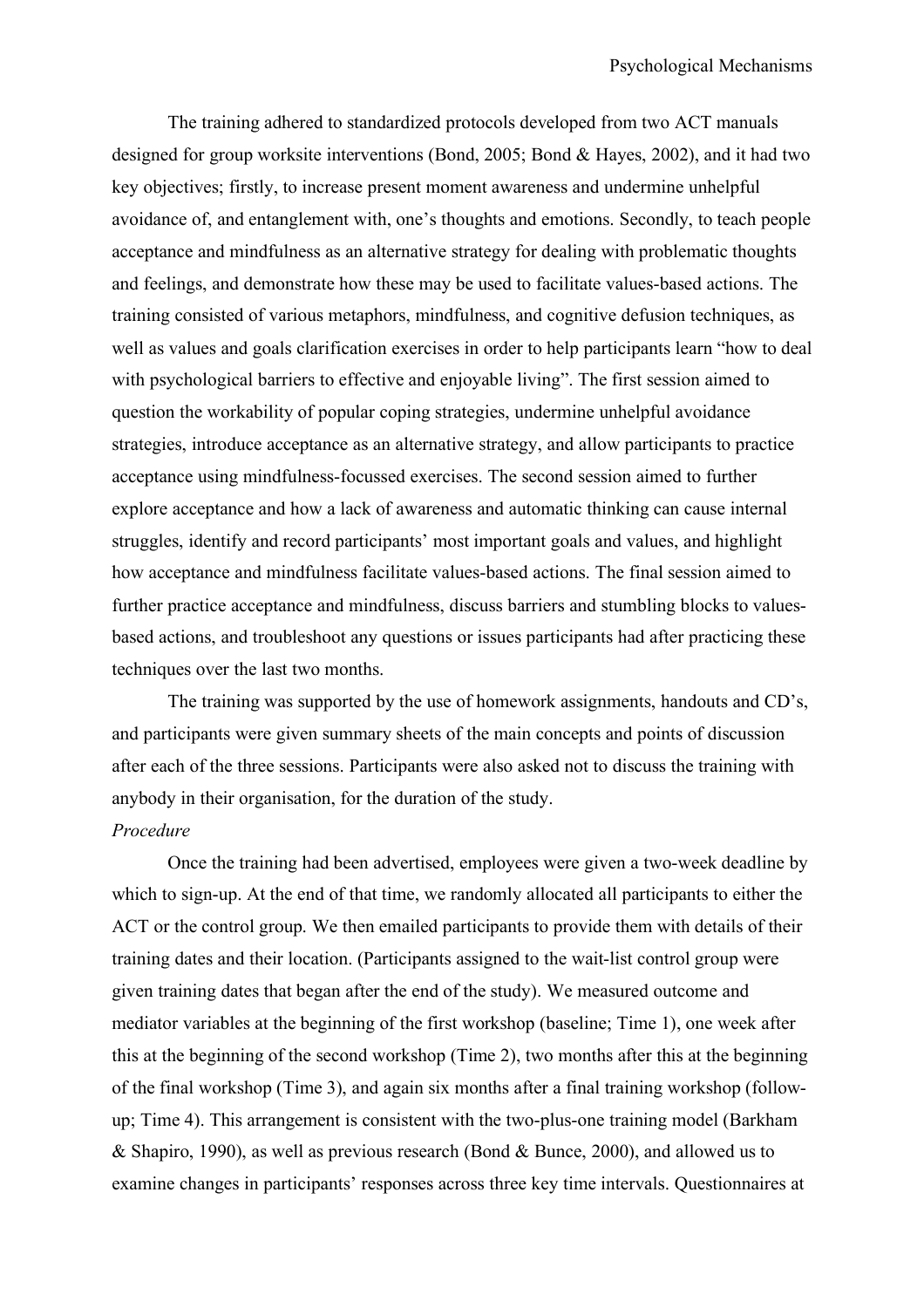all time points were emailed to all participants (in both the intervention and control group), filled out electronically and returned (within five days) to the research group via email.

## Results

Attrition resulted from non-attendance at one or more of the training workshops, and/or failure to return a questionnaire by the specified date at one or more of the four assessment time points. Overall 30% (18 people) of the ACT group and 24% (18 people) of the control group failed to complete all aspects of the programme and were therefore excluded from the analyses. There were no significant differences on any of the Time 1 measures, including on biographical variables, between participants who completed the study and those who did not. As a result of attrition, the analyses below were based on the following group sizes:  $ACT = 43$  and control = 57. No significant group differences on any variable at Time 1 were observed between the ACT and control groups.

Table 1 presents, separately for the ACT and control groups, the means and standard deviations of all study and biographical variables at each assessment point. Table 2 presents their intercorrelations. None of the biographical variables was significantly correlated with any of the mediator or outcome variables and, therefore, were not controlled in the subsequent analyses.

> [Insert table 1 about here] [Insert table 2 about here]

## *Intervention effects*

We conducted a  $2 \times 4$  repeated measures multivariate analysis of variance (MANOVA) to test our first two hypotheses that ACT training would lead to significant decreases in participants' emotional burnout and strain, and to examine whether there were significant changes in psychological flexibility. Group (ACT vs. control) served as the between-subjects factor, and time (Time 1 vs. Time 2 vs. Time 3 vs. Time 4) as the withinsubjects factor. Analyses revealed a significant overall group by time interaction  $(F (12, 87))$ 3.17,  $p < .001$ ,  $\eta^2 = .30$ ) when all dependent and mediator variables were included. (For all analysis of variance derived effects, estimates of effect size [eta-squared, η²] are included alongside the significance level. According to Cohen's (1988) criteria, η² values of .01, .09, and, .25 indicate small, medium, and large effects respectively.) As there were significant multivariate effects, repeated measures MANOVAs were performed for each of the variables. Where significant main or interaction effects were found, within- and between-subjects simple effects tests were carried out.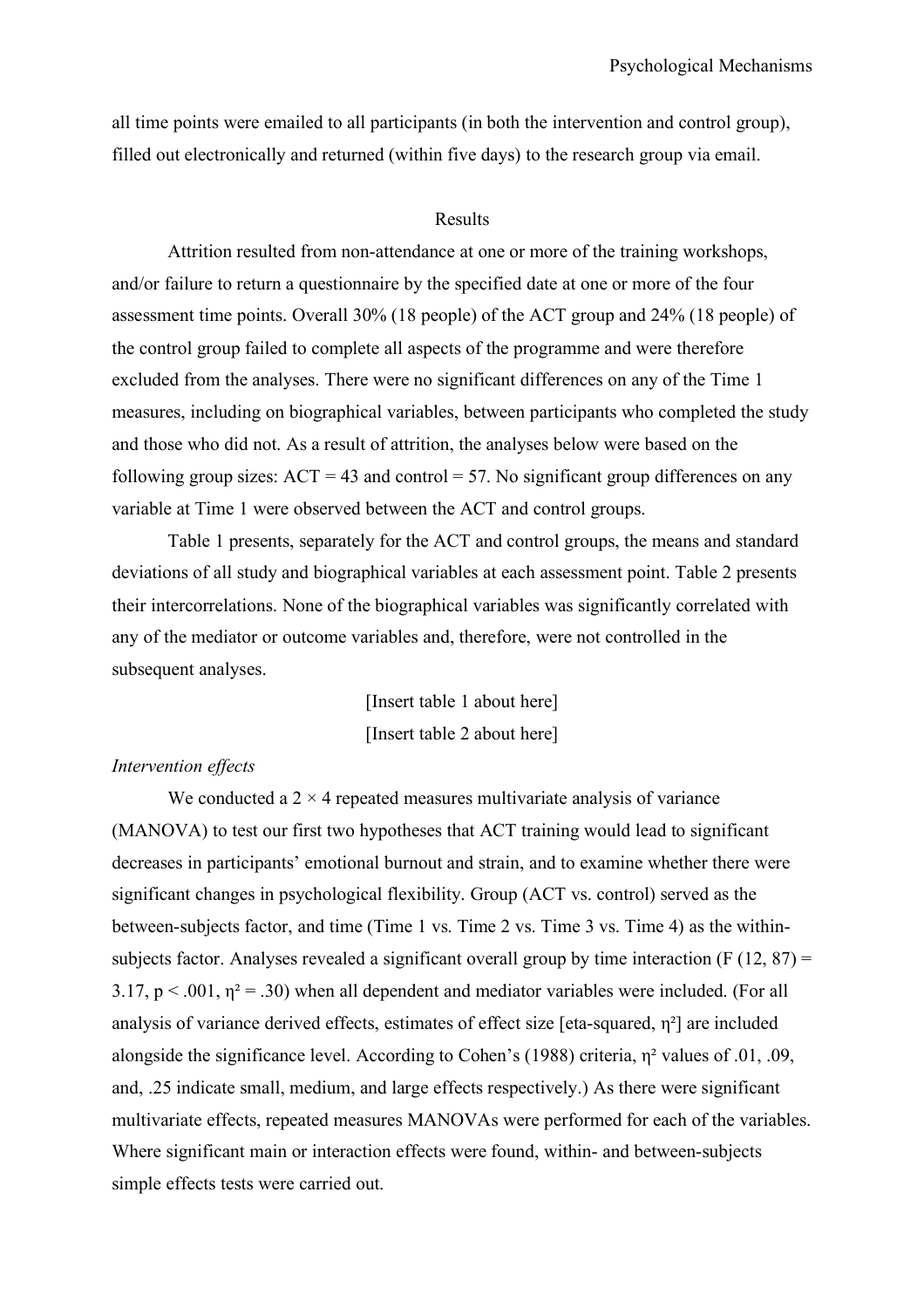## *Psychological flexibility*

As can be seen in Table 3, there was a significant group by time interaction for psychological flexibility, which is illustrated in Figure 2. Simple effects tests indicated that in the ACT group there was a significant increase in psychological flexibility between T2 and T3 (F (1, 42) = 12.57, p < .001,  $\eta^2$  = .23), and a significant decrease between T3 and T4 (F (1,  $42$ ) = 6.95, p < .01,  $\eta$ <sup>2</sup> = .14), while no significant changes in psychological flexibility were observed in the control group. Between group simple effects tests, with T1 psychological flexibility scores entered as a covariate, showed that psychological flexibility was significantly lower in the ACT group at T2 (F (1, 97) = 4.62, p < .05,  $\eta^2$  = .05), but there were no other significant differences between the two groups at any other time points.

[Insert table 3 about here]

[Insert figure 2 about here]

## *Strain*

As can be seen in Table 3, there was a significant group by time interaction for strain, which is illustrated in Figure 3. Simple effects tests indicated that in the ACT group there was a significant decrease in strain between T2 and T3 (F  $(1, 42) = 9.78$ , p < .01,  $\eta^2 = .19$ ), while in the control group there was a significant increase in strain between T2 and T3 (F  $(1, 56)$ ) = 14.29,  $p < 0.01$ ,  $\eta^2 = 0.20$ . Between group simple effects tests, with T1 strain scores entered as a covariate, showed that strain was significantly lower in the ACT group at T3 (F  $(1, 97)$  = 12.99,  $p < .001$ ,  $\eta^2 = .12$ ), but not at T2 or T4.

[Insert figure 3 about here]

## *Emotional exhaustion*

As can be seen in Table 3, there was a significant group by time interaction for emotional exhaustion, which is illustrated in Figure 4. Simple effects tests indicated that in the ACT group there was a significant decrease in emotional exhaustion between T1 and T4  $(F (1, 42) = 5.66, p < .05, \eta^2 = .12)$ , between T2 and T3  $(F (1, 42) = 5.83, p < .05, \eta^2 = .12)$ , and between T2 and T4 (F  $(1, 42) = 7.17$ ,  $p < .01$ ,  $p<sup>2</sup> = .15$ ), while no significant changes in emotional exhaustion were observed in the control group.

[Insert figure 4 about here]

## *Depersonalization*

As can be seen in Table 3, there was a significant group by time interaction for depersonalization, which is illustrated in Figure 5. Simple effects tests indicated that in the ACT group there was a significant decrease in depersonalization between T2 and T4 (F (1,  $42$ ) = 4.51, p < .05,  $\eta^2$  = .10), while in the control group there was a significant increase in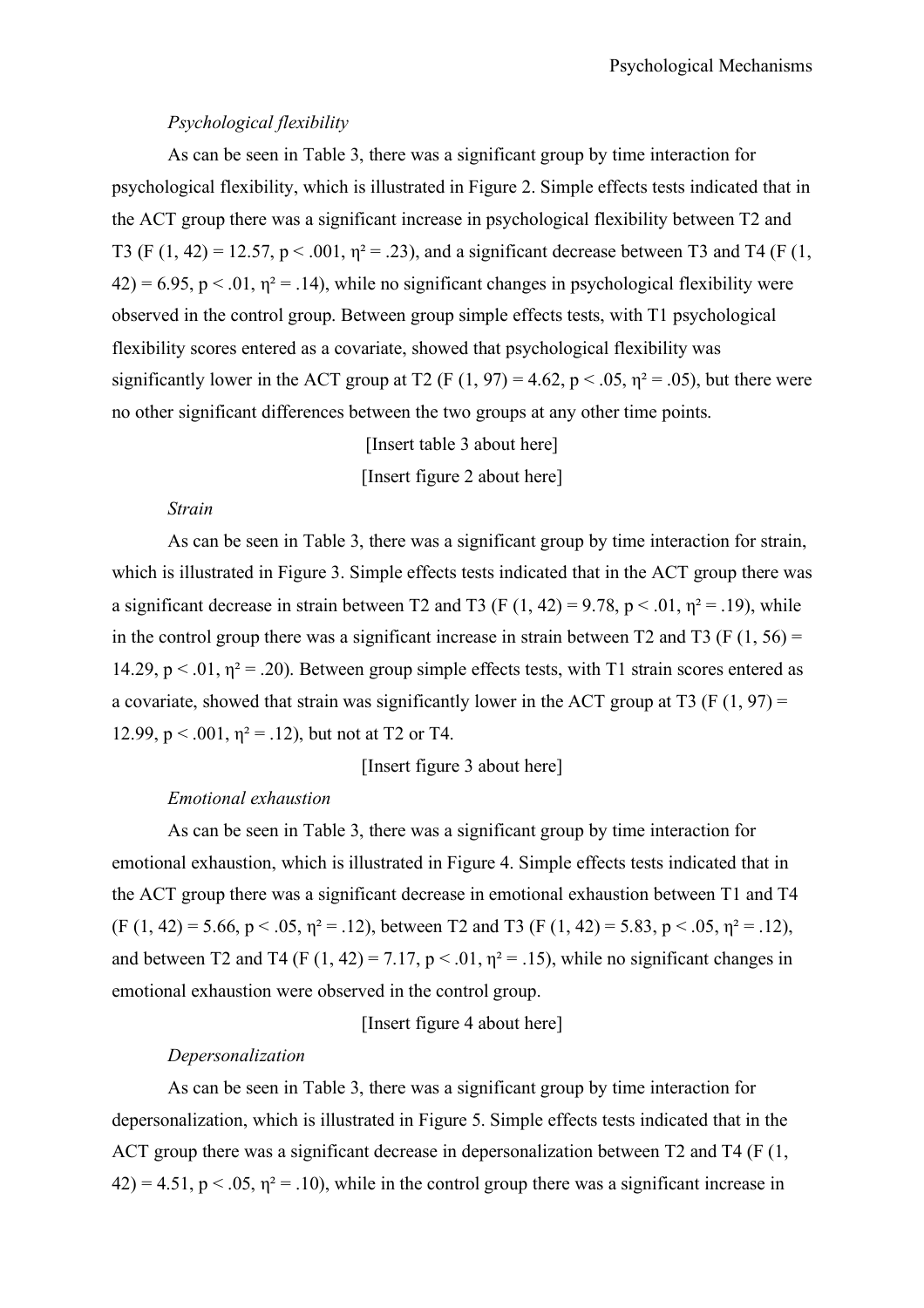depersonalization between T2 and T4 (F  $(1, 56) = 6.82$ , p < .01,  $\eta^2 = .11$ ). In addition, simple effects tests indicated that in the control group there was a significant increase in depersonalization between T1 and T4 (F (1, 56) = 8.60, p < .01,  $\eta^2$  = .13), and between T3 and T4 (F (1, 56) = 4.80, p < .05,  $\eta$ <sup>2</sup> = .08), despite no significant changes in depersonalization being observed in the ACT group. Between group simple effects tests, with T1 depersonalization scores entered as a covariate, showed that depersonalization was significantly lower in the ACT group at T4 (F (1, 97) = 4.44,  $p < .05$ ,  $\eta^2 = .04$ ), but not at T2 or T3.

## [Insert figure 5 about here]

To summarise, consistent with Hypotheses 1 and 2, statistically significant reductions in strain and emotional burnout (emotional exhaustion and depersonalization) were found in the ACT group relative to the control group. In addition, and as anticipated, statistically significant increases in psychological flexibility were found in the ACT group relative to the control group. The observed sequence of changes in the above variables was partially consistent with our expectations. We found that psychological flexibility improved first; specifically, in the ACT group there was a significant increase in the two months following the second workshop (i.e. between T2 and T3), but these improvements were not maintained over the latter part of the study (i.e. between T3 and T4). Decreases in strain in the ACT group also occurred in the same time interval as the increase in psychological flexibility (i.e. between T2 and T3). For emotional exhaustion, decreases were found in the ACT group across several time intervals, with the most robust decline occurring between T2 and T4. Decreases in depersonalization in the ACT group also occurred between T2 and T4. These latter findings indicate that reductions in exhaustion and depersonalization continued even after increases in psychological flexibility had ceased, and are consistent with the temporal sequence that we anticipated. However, we also expected to see reductions in depersonalization occurring after decreases in emotional exhaustion, which was not demonstrated by our findings. Mediation analyses will now be used to examine the causal relations amongst these variables.

## *Mediation analyses*

We examined our two mediation hypotheses, below, using a nonparametric bootstrapping procedure advocated by Mackinnon (2000), and Preacher and Hayes (2004). Bootstrapping involves repeatedly sampling from the dataset and estimating the indirect (i.e. mediated) effect in each of these resampled sets. This process is repeated one thousand times (by default, although a higher number of samples can be requested), allowing an empirical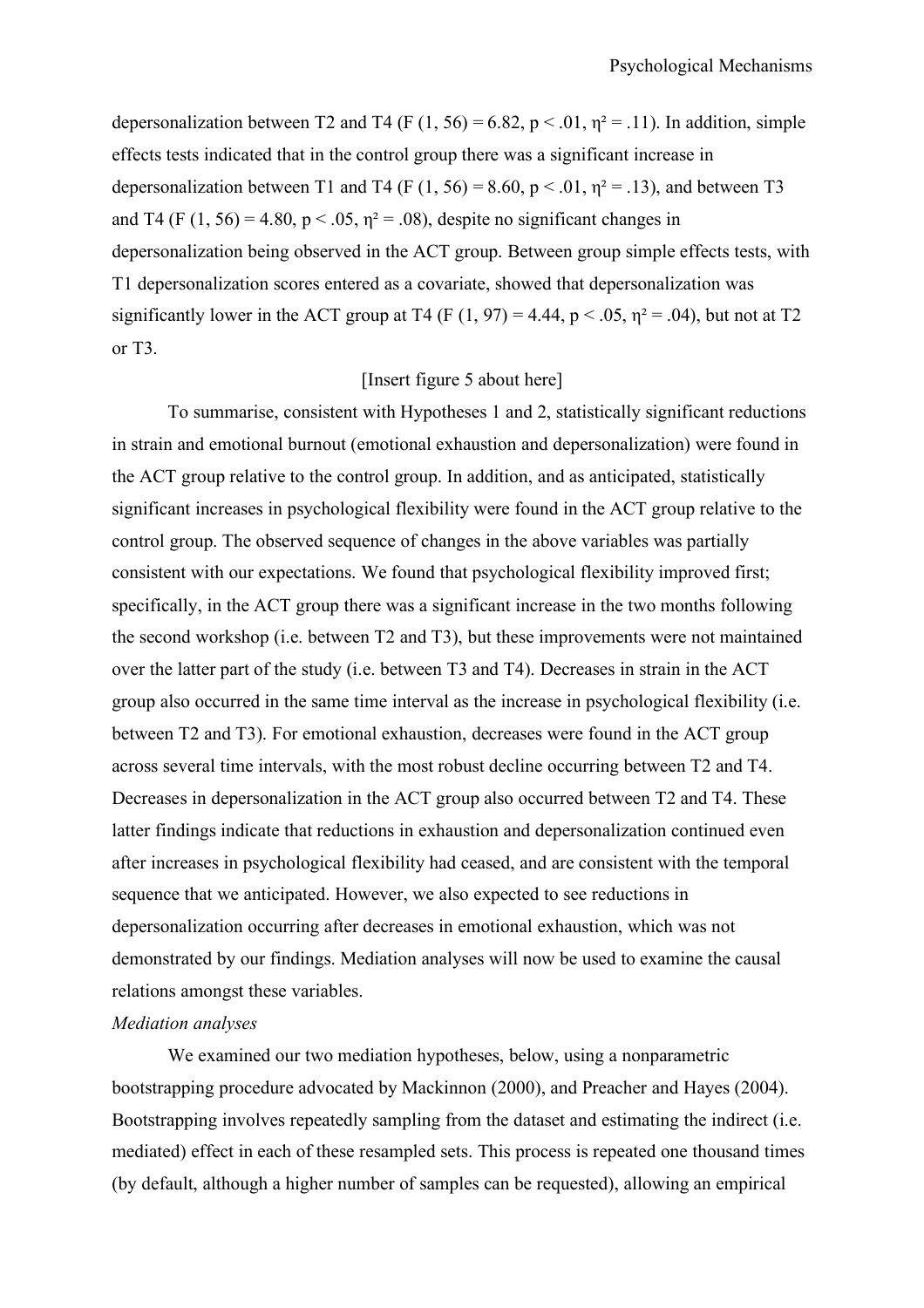approximation of the sampling distribution of the indirect effect to be built. This sampling distribution is then used to construct bias corrected and accelerated confidence intervals (BCa CIs) for this indirect effect. Interpretation of the bootstrap data involves determining whether zero is contained within the 95% CIs; if it is, this indicates a lack of statistical significance.

## *Mediation of emotional exhaustion and strain*

Our third hypothesis was that increases in psychological flexibility would account for, or mediate, the decreases in emotional exhaustion and strain seen in the ACT group. We examined the degree to which T2 to T3 increases in psychological flexibility mediated the T2 to T4 decreases in emotional exhaustion observed in the ACT group. To model T2 to T4 changes in emotional exhaustion, T2 scores were entered into the bootstrap analysis as a covariate, and T4 scores were entered as the dependent variable. (This, in effect, represented the change in the DV from T2 to T4). Similarly, to model T2 to T3 changes in psychological flexibility, T2 scores were entered as a covariate, and T3 scores were entered as the mediator (again, representing the change in this variable from T2 to T3). Group (ACT vs. control) was entered as the independent variable. The results of these analyses can be seen in Table 4. Findings indicate that, in the ACT group, the significant T2 to T3 increase in psychological flexibility mediated the significant  $T_2$  to T4 decrease in emotional exhaustion (estimate = 0.8938; BCa 95% CI 0.0417, 2.7432). These results suggest that, as hypothesised, increases in psychological flexibility accounted for the significant decreases in emotional exhaustion that were seen in the ACT group.

As psychological flexibility and strain showed changes over the same time intervals (i.e. concomitant effects), we did not examine whether increases in psychological flexibility mediated decreases in strain; however, it is conceivable that the T2 to T3 decreases in strain may mediate the significant reductions in emotional exhaustion between T2 and T4. Such a finding could indicate that ACT is having its impact on emotional exhaustion through decreasing people's levels of strain, rather than by increasing their levels of psychological flexibility. To rule out this possibility, we utilised the same bootstrap mediation procedure to determine whether the decrease in strain from T2 to T3 accounted for, or mediated, the decreases in emotional exhaustion seen in the ACT group from T2 to T4. The results of these analyses (see Table 4) indicated that this latter mediation model was non-significant (estimate  $= 1.0158$ ; BCa 95% CI -0.1097, 2.8965). This finding indicates that, consistent with our mediation model, emotional exhaustion has its basis in (low levels of) psychological flexibility, rather than strain.

[Insert table 4 about here]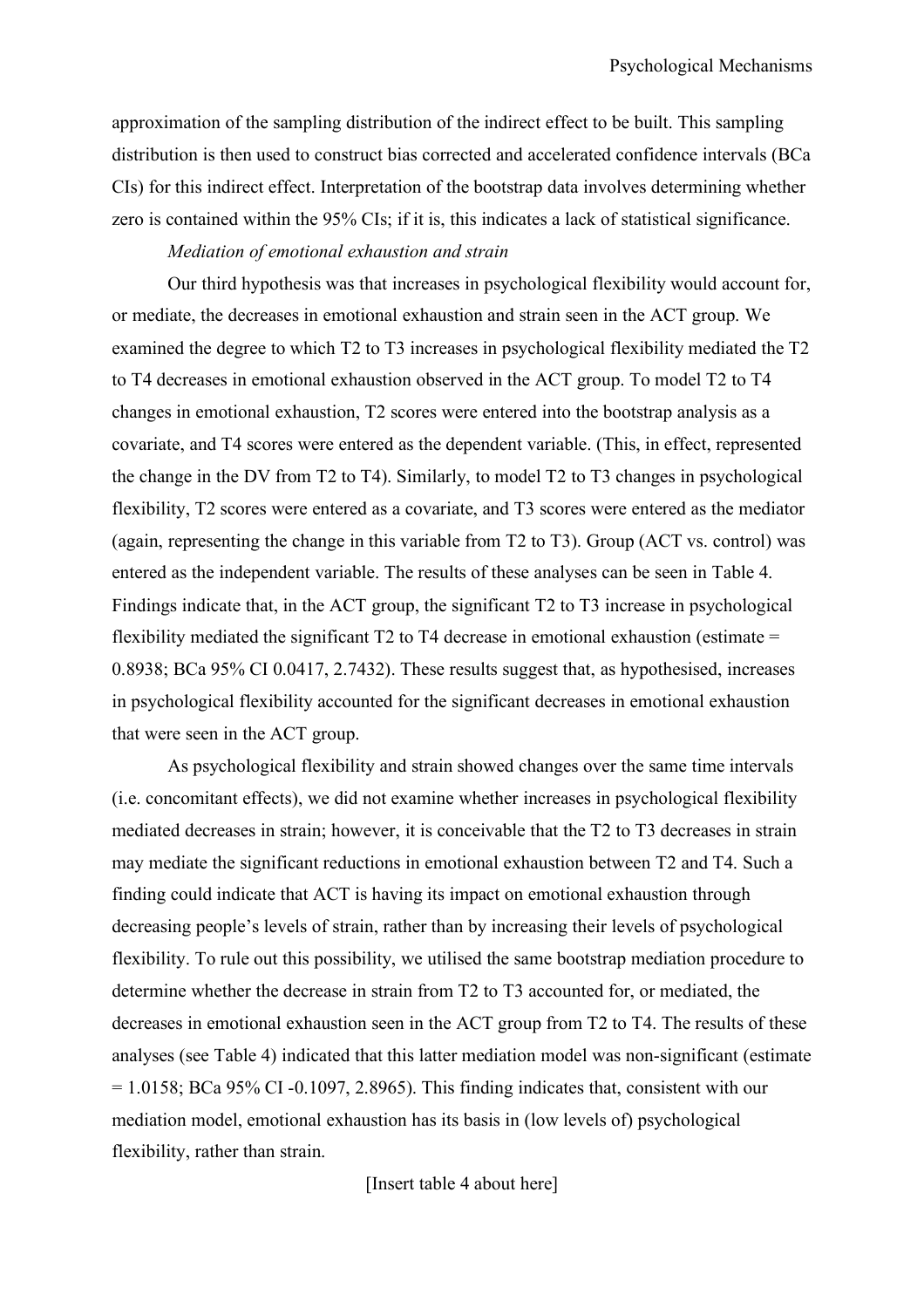## *Mediation of depersonalization*

Our fourth hypothesis was that the decrease in participants' emotional exhaustion and strain (as a result of an increase in psychological flexibility), would in turn mediate the reduction in their levels of depersonalization. As previously noted, decreases in depersonalization in the ACT group occurred in the same time interval as decreases in exhaustion (i.e. between T2 and T4), and thus are inappropriate for analysis in the present study. However, findings also indicated significant T3 to T4 increases in depersonalization in the control group with no concurrent significant changes in the ACT group. Thus, we examined whether the decrease in emotional exhaustion from T2 to T4 (that was found to relate to an earlier increase in psychological flexibility) *buffered against* a T3 to T4 increase in depersonalization in the ACT group. We used the same mediation strategy as before, and the results of these analyses can be seen in Table 4. Findings indicate that, in the ACT group, the significant T2 to T4 decrease in emotional exhaustion accounted for, or mediated, the maintenance of depersonalization levels between T3 to T4 (estimate = 0.3721; BCa 95% CI 0.0425, 1.1302). Thus, decreasing levels of emotional exhaustion over time may have acted as a protective factor in preventing an increase in depersonalization in the ACT group.

Due to the concomitant changes observed between psychological flexibility and strain, we cannot establish unequivocally whether increases in former accounted for, or mediated, decreases in latter. Nevertheless, we examined whether T2 to T3 decreases in strain mediated the T2 to T4 decreases in depersonalization observed in the ACT group. We utilised the same bootstrap mediation procedure as before, the results of which can be seen in Table 4. Our findings showed that this model was significant (estimate = 0.5602; BCa 95% CI 0.0202, 1.4615). This finding suggests that both strain and emotional exhaustion may act to alter depersonalization levels; this provides further support for our model and is consistent with the proposition that emotional exhaustion and strain are conceptually similar constructs (Maslach, 2003; Maslach et al., 2001).

As our findings show that there is a significant increase in psychological flexibility between T2 and T3, it is conceivable that these increases may mediate the significant decrease in depersonalization between T2 and T4, and maintenance of depersonalization between T3 and T4. Such a finding could indicate that ACT is having its effects through a single mechanism (i.e., psychological flexibility), and counter the idea that decreases in feelings of exhaustion and strain may lead to a reduction in depersonalization. To rule out this possibility, we utilised the same bootstrap mediation procedure to determine whether increases in psychological flexibility from T2 to T3 accounted for, or mediated, the decreases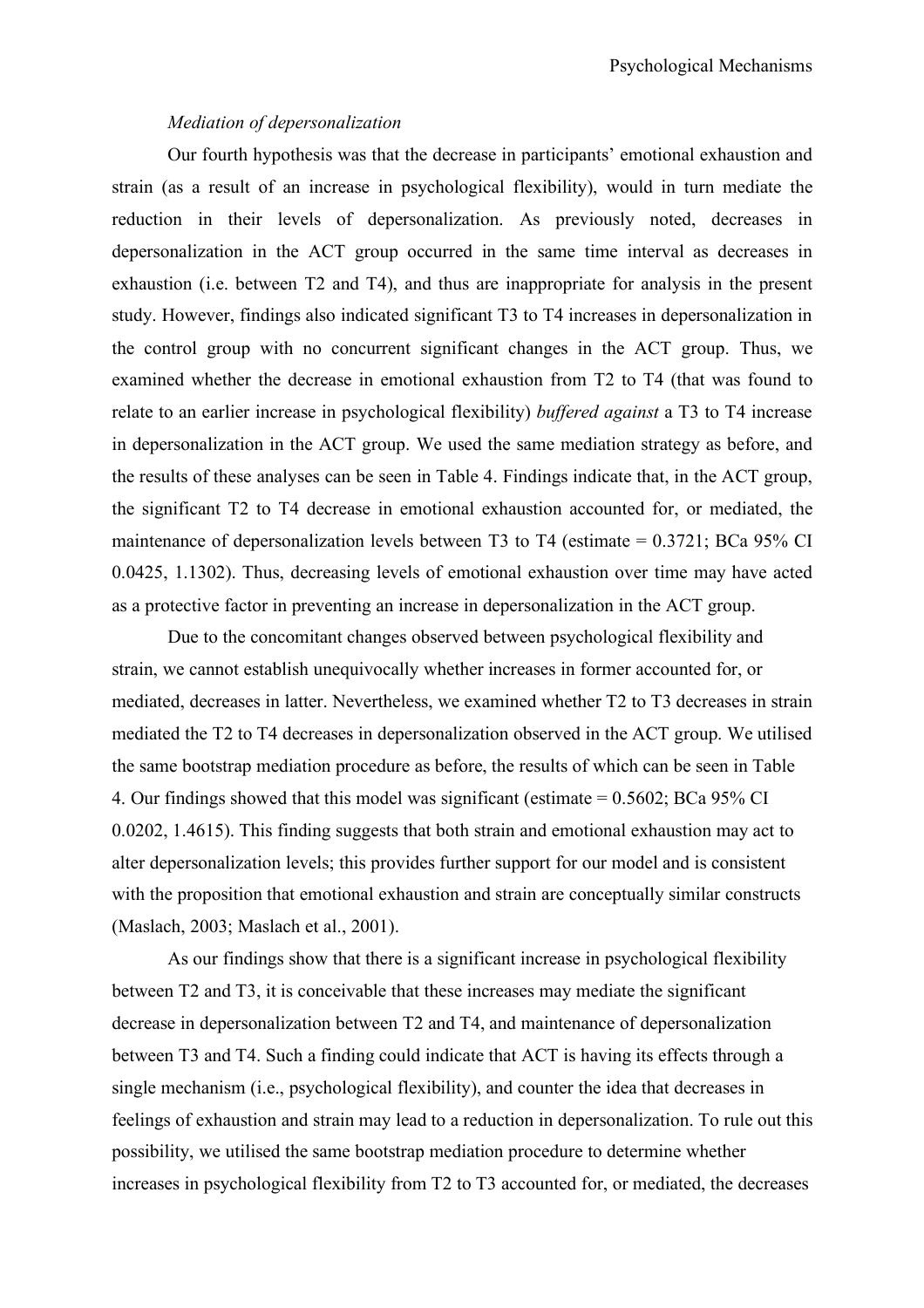in depersonalization between T2 to T4, and the maintenance of depersonalization levels between T3 to T4 seen in the ACT group. The results of these analyses (see Table 4) indicated that both the former (estimate  $= 0.1878$ ; BCa 95% CI -0.1742, 0.9637), and the latter models (estimate  $= -0.0340$ ; BCa 95% CI $-0.4441$ , 0.4011) were non-significant. This finding indicates that, consistent with our mediation model, depersonalization has its basis in emotional exhaustion and strain, which in turn have their basis in psychological flexibility.

To summarise, consistent with Hypotheses 3 and 4, in the ACT group T2 to T3 increases in psychological flexibility mediated T2 to T4 decreases in emotional exhaustion, and in turn, T2 to T4 decreases in emotional exhaustion buffered against an increase in depersonalization between T3 to T4. Further mediation analyses also ruled out the possibility of alternative mediation pathways for the above effects, and therefore provided additional support for our model. Unfortunately, there were certain aspects of our model that we were unable to examine; due to concomitant effects we could not establish whether increases in psychological flexibility mediated decreases in strain, or whether decreases in emotional exhaustion mediated decreases in depersonalization.

## Discussion

In the present study we utilised theory and research to specify and then test a model of psychological mechanisms that underpin a CBT intervention for emotional burnout. To examine this model, we randomly assigned participants to an ACT or waitlist control group and measured outcome and mediator variables at four time points over a nine-month assessment period. Broadly, the results of our investigation supported our proposed model. In accordance with Hypotheses 1 and 2, statistically significant reductions in emotional burnout (both emotional exhaustion and depersonalization) and strain were found in the ACT group relative to the control group. A statistically significant increase was also found in psychological flexibility in the ACT group, and the observed sequence of changes in the study variables was partially consistent with our expectations. Using mediation analyses to formally test this sequence, we found that in support of Hypothesis 3, increases in psychological flexibility mediated decreases in emotional exhaustion. Consistent with Hypothesis 4, decreases in emotional exhaustion buffered against increases in depersonalization.

Findings indicating that ACT led to significant improvements in employees' emotional burnout and strain, and that increases in psychological flexibility mediated the improvements observed in the exhaustion component of burnout, are consistent with both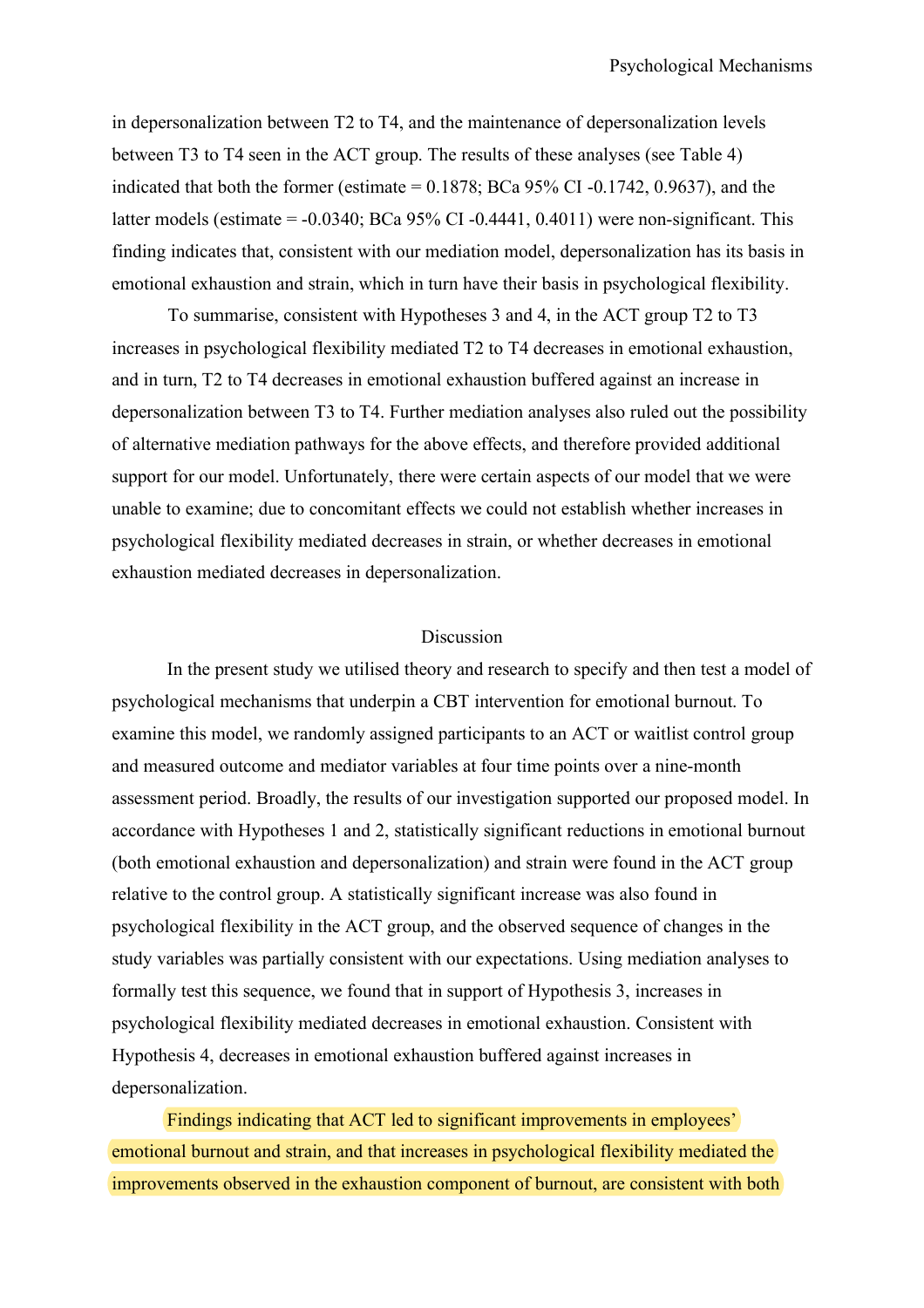ACT theory (Hayes, 1987; Hayes et al., 1999), and ACT worksite intervention research (Bond & Bunce, 2000; Flaxman & Bond, 2010). Our findings thus lend support to the growing evidence base demonstrating the beneficial impact of increasing psychological flexibility on workers' mental health. Findings indicating that emotional exhaustion may be further causally related to depersonalization are consistent with the process model of burnout development put forward by Leiter and Maslach (1988), and its supporting research (see Maslach et al., 2001; Taris et al., 2005). Taken together, the findings from this study deepen our understanding of the processes by which a CBT may reduce emotional burnout. In doing so, it not only supports important hypotheses of two key, and complementary, theories of emotional distress: ACT and emotional burnout; it also shows the utility of, where possible, combining key psychological components of distinct but complementary models to produce a more detailed comprehension of emotional distress.

#### *Limitations*

As would be expected with field research of this kind, there are some potential limitations that must be taken into account when drawing conclusions from the results. Firstly, findings relating to the latter stages of our burnout alleviation model must be interpreted with some caution. It has been suggested that inferences about causality in mediator-outcome relationships are stronger when a clear gradient can be demonstrated (see Kazdin, 2007; Nock, 2007). In our model, we were unable to demonstrate a clear gradient since decreases in emotional exhaustion were found to *maintain* levels of depersonalization, rather than reduce them. However, it has also been acknowledged that whilst mediation analysis is commonly based on these kinds of dose-response (or linear) relations, in some instances this relation will not exist; when this occurs, it does not mean that variables are not causally related, but rather that inferences about mediation are more complicated (Kazdin, 2007). As our hypothesis regarding the exhaustion-depersonalization link was based on an empirically founded model and consistent research findings (Leiter & Maslach, 1988; Maslach et al., 2001; Taris et al., 2005), we are confident in our interpretation of our findings. However, a clearer gradient in the relationship between exhaustion and depersonalization would allow us to posit stronger conclusions. Future research should therefore seek to further examine decreases in emotional exhaustion as a mechanism underpinning reductions in depersonalization.

A further limitation of our mediation analyses concerns the issue of temporality. Recent discussions indicate that the most effective demonstration of mediation is achieved when changes in the putative mediator are shown to *precede* changes in the outcome variable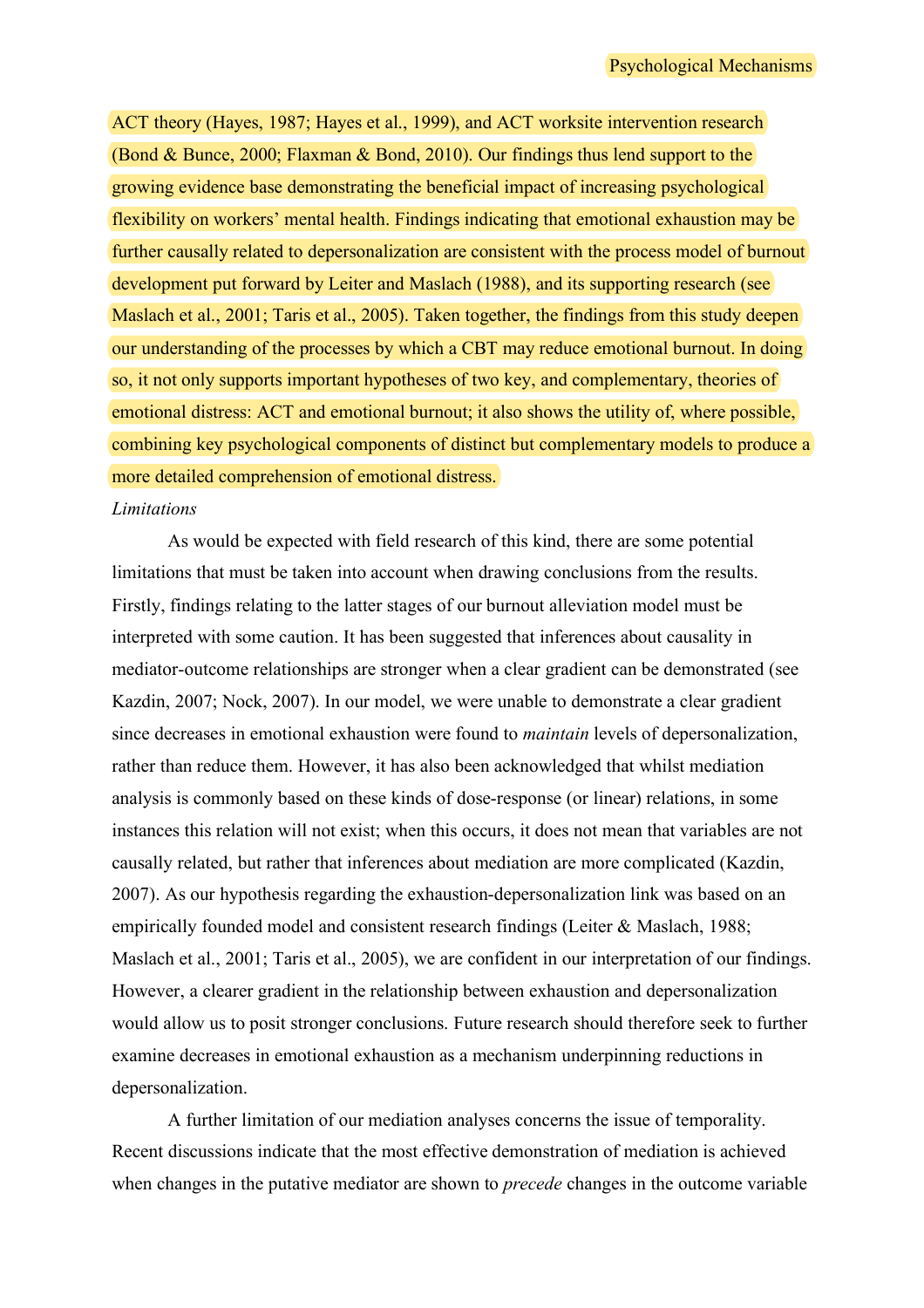(see Kazdin, 2007; Nock, 2007). However, in the present study, due to the pattern of our findings, we were unable to demonstrate mediation in the complete absence of time interval overlap. One factor that may have contributed to this was the timing of assessment points. Specifically, no significant changes in our variables were found between T1 and T2, suggesting that one week may not be a sufficient amount of time for significant changes to occur. Whilst our assessment points were arranged in accordance with the two-plus-one training model proposed by Barkham and Shapiro (1990), in the future researchers may wish to consider using additional assessment points, or rescheduling assessment points. For instance, by lengthening the interval between T1 and T2 researchers may increase their likelihood of finding significant effects and therefore maximise upon opportunities to assess the key aspects of their models.

Another limitation relates to the randomised control trial (RCT) design that was utilised in the present study. Findings showed that both strain and depersonalization increased in the control group during the period in which it decreased in the ACT group. This may be symptomatic of a resentful demoralisation effect, whereby control group participants become resentful, despondent and show a decline in wellbeing, as opposed to no change, over the course of an investigation. This possibility was minimised however, since the randomised procedure was explained to participants at the beginning of the study, meaning that the control participants were aware that they would receive the training at a later date. In addition to this, attrition was roughly equal between the ACT and control groups suggesting that control participants were no less committed to the study than the ACT group. Finally, the training program was an additional provision that was not part of the employees' usual activities; on this basis it seems unlikely that people would feel despondent about 'missing out.' One possible explanation for this finding is that during the course of the study the organisation experienced a period of high customer demand. Whilst ACT group participants were able to utilise newly learnt skills and cope more effectively than before, control participants did not have such skills and, thus, demonstrated a typical strain reaction to this increased demand.

Finally, it is important to consider the moderate degree of participant attrition that occurred over the nine month assessment period. As previously noted, 30% of the ACT group and 24% of the control group failed to complete all aspects of the programme and were therefore excluded from the analyses. Whilst it is possible that participants left the study because they were not experiencing any beneficial effects, this explanation does not seem likely in the present study. There were no significant differences on any of the Time 1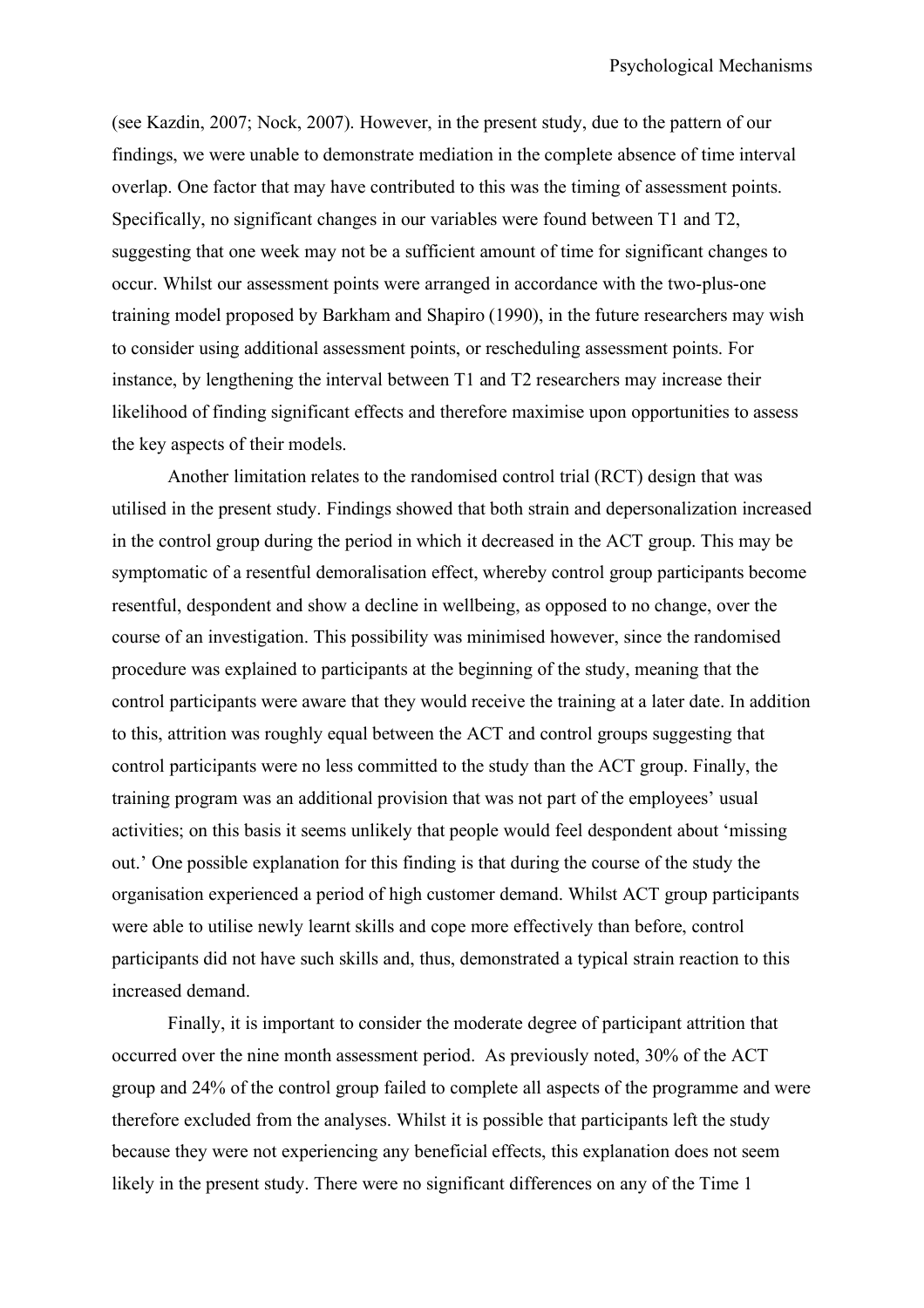measures, including on biographical variables, between participants who completed the study and those who did not. Moreover, informal feedback from the participants suggested that work scheduling, workload, and sickness absence were the main causes of non-attendance. Nevertheless, this loss of participants deserves consideration when interpreting our findings. *Implications and conclusions*

A primary implication of our findings concerns the advancement of knowledge and understanding of emotional burnout and its alleviation. Firstly, our findings extend understanding of the psychological basis of emotional burnout; they indicate that depersonalization has its basis in emotional exhaustion, which in turn has its basis in psychological flexibility. We do not believe that this elaborated model of emotional distress has previously been posited or examined and, therefore, this experiment appears to represent a novel contribution to the area of occupational health and wellbeing. Secondly, our findings highlight a manipulable individual characteristic (i.e. psychological flexibility) that can be enhanced and can then have a 'knock on' effect in terms of reducing emotional burnout. That is, by increasing psychological flexibility, we can decrease emotional exhaustion, and in turn buffer against increasing levels of depersonalization. These results represent a unique and practically useful contribution to current models of emotional distress and its alleviation. Overall, by integrating understanding from the fields of ACT and emotional burnout we have gained a broader understanding of emotional distress.

Our findings also have important implications for the advancement of knowledge and understanding within the ACT field. As far as we are aware, this is the first study to indicate that the impact of psychological flexibility on aspects of emotional distress may not always be direct, but rather the result of its influence on an intermediary variable. That is, in the present study, psychological flexibility led to a beneficial impact on depersonalization through its influence on emotional exhaustion. Thus, increases in psychological flexibility acted as an early catalyst for later improvements within an extended mediation pathway. Whilst psychological flexibility has been found to have broad and comprehensive affects on various health and quality of life outcomes (Hayes et al., 2006), the findings of the present study suggest that it is also important to also look closely at more intricate pathways by which changes occur. This has clear implications for designing and testing ACT treatment programmes that target multiple health and performance outcomes within a single intervention.

The final implication of our findings concerns the development and application of technologies for reducing emotional burnout. Until now, the lack of studies examining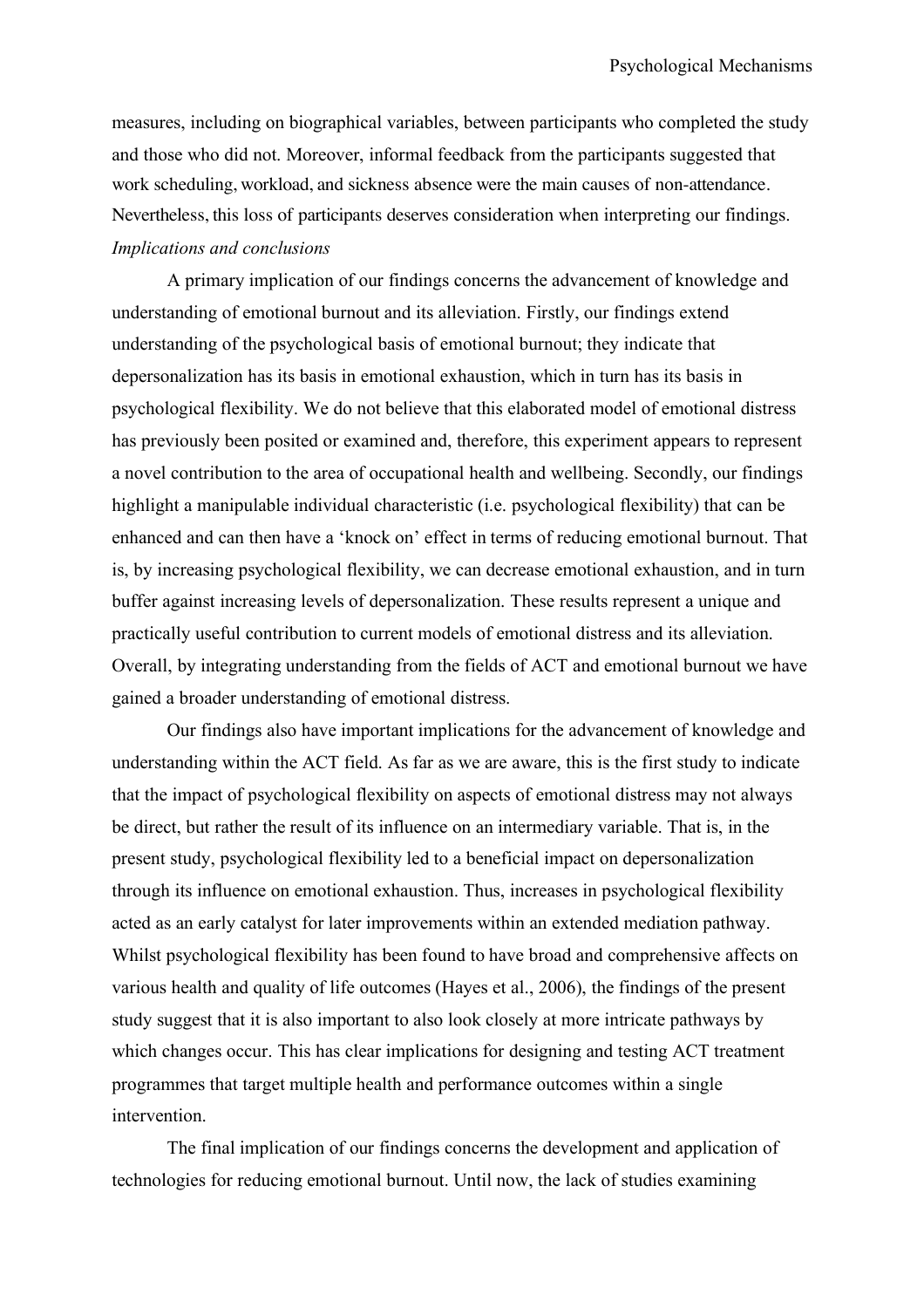mechanisms of change (Hatinen et al., 2007) has meant that researchers have not been able to posit *how* emotional burnout interventions have their effects. This may have led to the design and implementation of less refined and effective interventions, ultimately yielding less robust outcomes than possible. Indeed, it has been noted that evaluations of emotional burnout programs often yield mixed results (Le Blanc, Hox, Schaufeli, Taris, & Peeters, 2007). Our results identify two specific mechanisms underlying a contextual CBT intervention for emotional burnout, and thus allow us to specify one way to effectively target the syndrome. We hope that these results may be used to guide future researchers and practitioners in the design of more effective interventions with enhanced impact, and also encourage further investigation of underlying mechanisms of change within both individual- and organisationalfocussed intervention.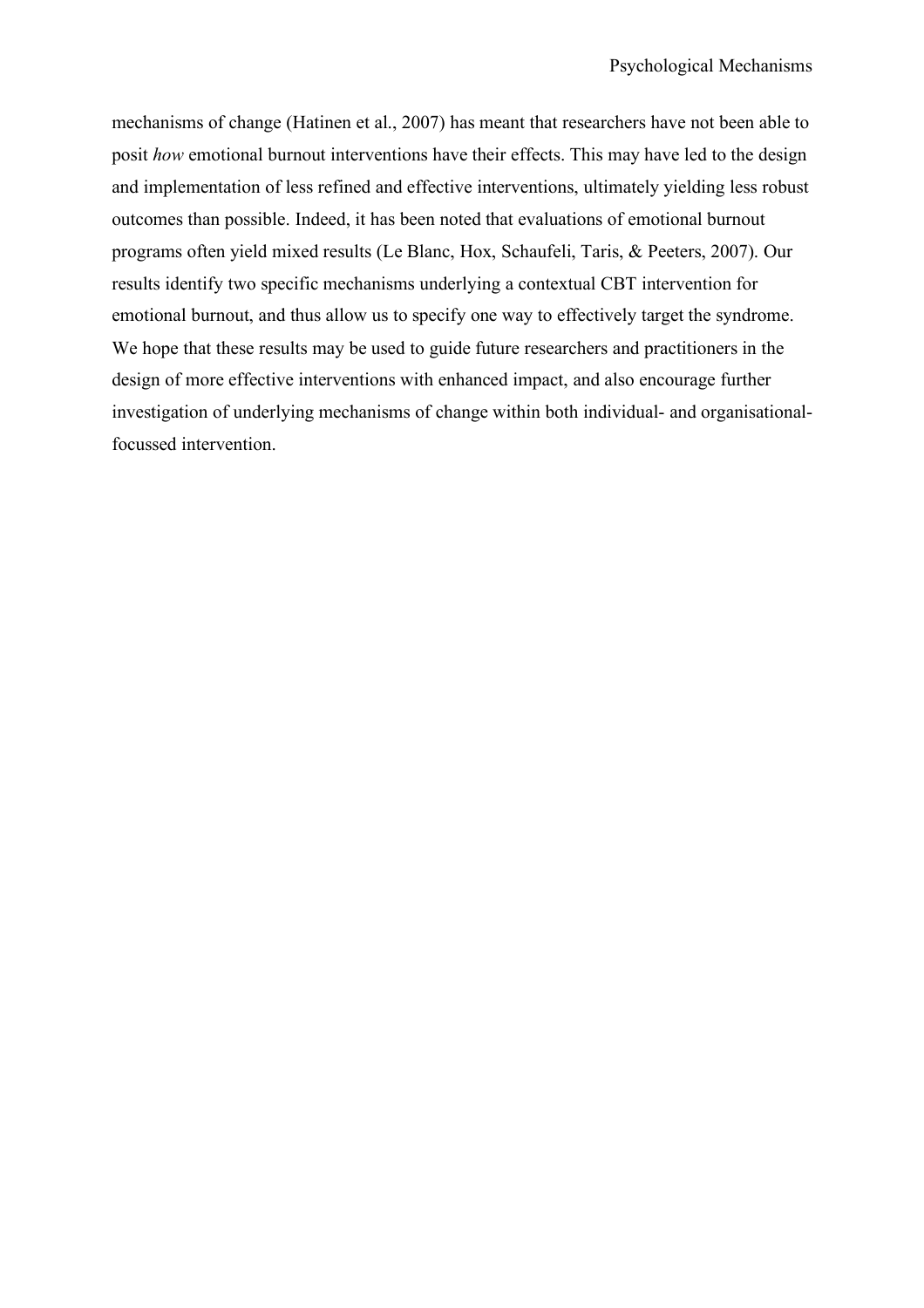## References

- Baer, R. A. (2003). Mindfulness training as a clinical intervention: A conceptual and empirical review. *Clinical Psychology: Science and Practice*, *10*, 125-143.
- Banks, M.H., Clegg, C.W., Jackson, P.R., Kemp, N.J., Stafford, E.M., & Wall, T.D. (1980). The use of the General Health Questionnaire as indicator of mental health in occupational studies. *Journal of Occupational Psychology, 53,* 187-194.
- Barkham, M., & Shapiro, D.A. (1990). Brief psychotherapeutic interventions for job-related distress: A pilot study of prescriptive and exploratory therapy. *Counselling Psychology Reviews, 3,* 133-147.
- Bond, F.W. (2005). Acceptance and Commitment Therapy for stress. In S.C. Hayes & K.D. Strosahl (Eds.), *A clinician's guide to Acceptance and Commitment Therapy*. New York: Springer.
- Bond, F. W., & Bunce, D. (2000). Mediators of change in emotion-focused and problemfocused worksite stress management interventions. *Journal of Occupational Health Psychology, 5*, 156-163.
- Bond, F. W., & Bunce, D. (2003). The role of acceptance and job control in mental health, job satisfaction, and work performance. *Journal of Applied Psychology, 88*, 1057- 1067.
- Bond, F. W., & Flaxman, P. E. (2006). The Ability of Psychological Flexibility and Job Control to Predict Learning, Job Performance, and Mental Health. *Journal of Organisational Behaviour Management, 26*, 113-130.
- Bond, F. W., Flaxman, P. E., & Bunce, D. (2008). The influence of psychological flexibility on work redesign: Mediated moderation of a work reorganization intervention. *Journal of Applied Psychology, 93,* 645-654.
- Bond, F. W., & Hayes, S. C. (2002). ACT at work. In F. W. Bond & W. Dryden (Eds.), *Handbook of brief Cognitive Behaviour Therapy* (pp. 117-140). Chichester, England: Wiley.
- Bond, F.W., Hayes, S.C., Baer, R.A., Carpenter, K.M., Guenole, N., Orcutt, H.K., Waltz, T. & Zettle, R.D. (2011). Preliminary psychometric properties of the Acceptance and Action Questionnaire – II: A revised measure of psychological inflexibility and experiential avoidance. *Behavior Therapy, 42,* 676 - 688.
- Brown, K. W., & Ryan, R. M. (2003). The benefits of being present: Mindfulness and its role in psychological well-being. *Journal of Personality and Social Psychology*, *84*, 822- 848.
- Burke, R. J. and Richardson, A.M. (1993). Psychological burnout in organizations. In R. T. Golembiewski (Ed.). *Handbook of organizational behaviour*. (pp. 263-298). New York: Marcel Dekker.
- Cohen, J. (1988). *Statistical power analysis for the behavioural sciences.* Hillsdale, NJ: Erlbaum.
- Cordes, C., & Dougherty, T. W. (1993). A review and an integration of research on job burnout. *Academy of Management Review, 18,* 621–656.
- Cronbach, L. J., & Gleser, G. C. (1957). *Psychological tests and personnel decisions.*  Urbana: University of Illinois Press.
- Demerouti, E., Bakker, A.B., Nachreiner, F., & Schaufeli, W.B. (2001). The job demandsresources model of burnout. *Journal of Applied Psychology, 86,* 3, 499-512.
- Donaldson, E., & Bond, F. W. (2004). Psychological acceptance and emotional intelligence in relation to workplace well-being. *British Journal of Guidance and Counselling, 32*, 187-203.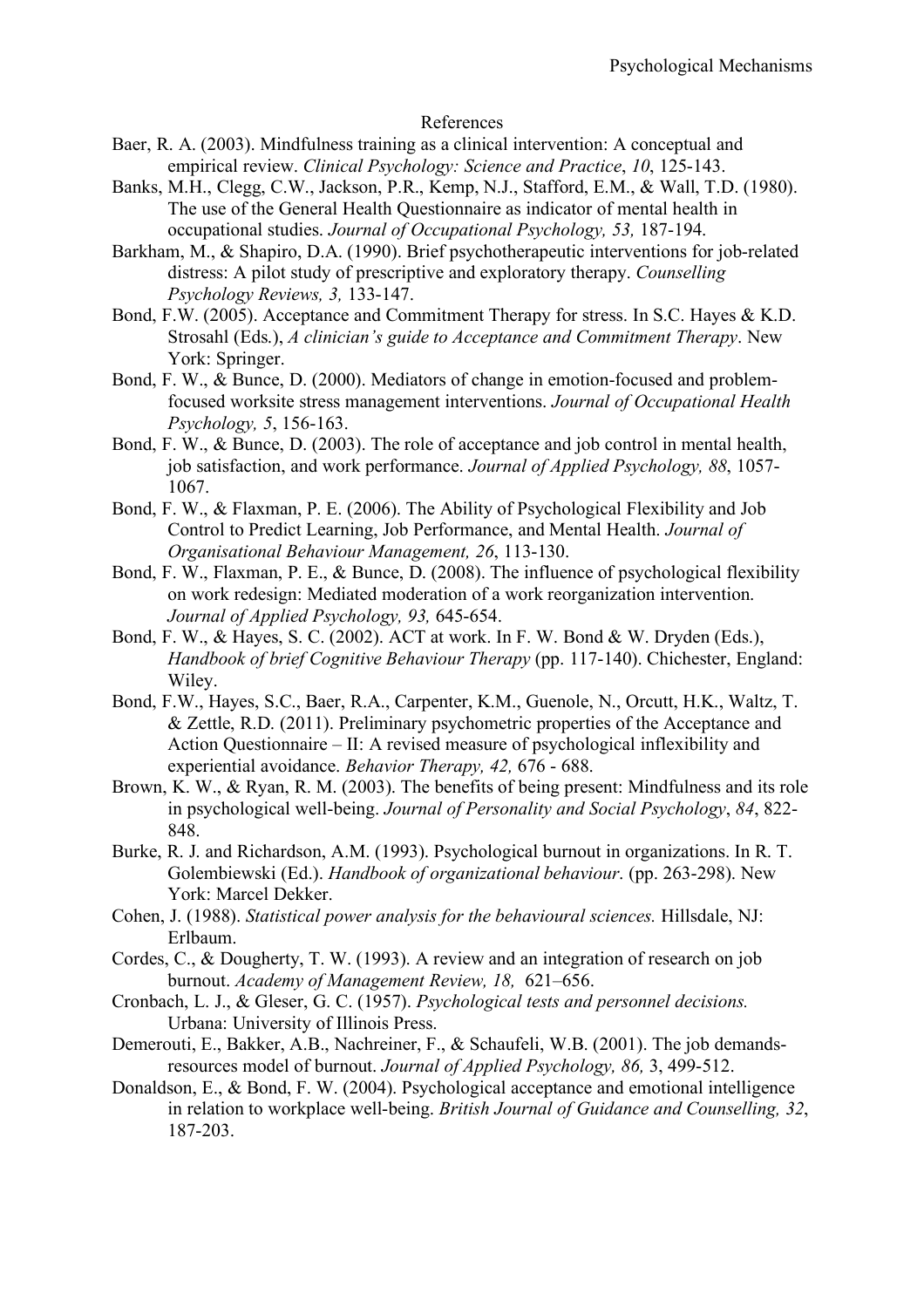- Flaxman, P.E. & Bond, F.W. (2010). A randomised worksite comparison of acceptance and commitment therapy and stress inoculation training. *Behaviour Research and Therapy, 48,* 816-820.
- Goldberg, D. (1992). *General Health Questionnaire (GHQ-12).* Windsor: NFER-NELSON.
- Golembiewski, R.T., Munzenrider, R.F., & Stevenson, J.G. (1986). *Phases of burnout: Developments in concepts and applications*. New York: Praeger.
- Green, D.E., Walkey, F.H., & Taylor, A.J.W. (1991). The three-factor structure of the Maslach Burnout Inventory. *Journal of Social Behaviour and Personality, 6,* 453-472.
- Halbesleben, J.R.B., & Buckley, M.R. (2004). Burnout in organisational life. *Journal of Management, 30,* 6, 859-879.
- Hatinen, M., Kinnunen, U., Pekkonen, M., & Kalimo, R. (2007). Comparing two burnout interventions: Perceived job control mediates decreases in burnout. *International Journal of Stress Management, 14,*3, 227-248.
- Hayes, S. C. (1987). A contextual approach to therapeutic change. In N. Jacobson (Ed.), *Psychotherapists in clinical practice: Cognitive and behavioural perspectives* (pp. 327-387). New York: Guilford.
- Hayes, S. C., Luoma, J. B., Bond, F. W., Masuda, A., & Lillis, J. (2006). Acceptance and commitment therapy: Model, processes and outcomes. *Behavior Research and Therapy, 44,* 1 – 25.
- Hayes, S.C., Strosahl, K.D., & Wilson, K.G. (1999). *Acceptance and Commitment Therapy. An experiential approach to behaviour change*. New York: Guildford press.
- Jackson, S.E., & Maslach, C. (1982). After-effects of job related stress: families as victims. *Journal of Occupational Behaviour, 3,* 63-77.
- Kabat-Zinn, J. (1990). Full catastrophe living: Using the wisdom of your mind and body to face stress, pain, and illness.NewYork: Delacorte.
- Kazdin, A. E. (2007). Mediators and mechanisms of change in psychotherapy research. *Annual Review of Clinical Psychology, 3*, 1-27.
- Kashdan, T. B., Barrios, V., Forsyth, J. P., & Steger, M. F. (2006). Experiential avoidance as a generalized psychological vulnerability: Comparisons with coping and emotion regulation strategies. *Behavior Research and Therapy, 9,* 1301-1320.
- Le Blanc, P.M., Hox, J.J., Schaufeli, W.B., Taris, T.W., & Peeters, M.C.W. (2007). Take care! The evaluation of a team-based burnout intervention program for oncology care providers. *Journal of Applied Psychology, 1,* 213-227.
- Lee, R.T., & Ashforth, B.E. (1993). A longitudinal study of burnout among supervisors and managers: Comparisons between the Leiter and Maslach (1988) and Golembiewski et al. (1986) models. *Organizational Behavior and Human Decision Processes*, *54*, 369–398.
- Lee, R. T., & Ashforth, B. E. (1996). A meta-analytic examination of the correlates of the three dimensions of job burnout. *Journal of Applied Psychology, 81*, 123–133.
- Leiter, M.P., & Maslach, C. (1988). Impact of interpersonal environment on burnout and organizational commitment. *Journal of Organizational Behaviour*, *9*, 229–243.
- Linehan, M. M. (1993a). Cognitive-behavioral treatment of borderline personality disorder. New York: Guilford.
- Mackinnon, D.P. (2000). Contrasts in multiple mediator models. In J. Rose, L. Chassin, C.C. Presson, & S.J. Sherman (Eds.), *Multivariate applications in substance use research: New methods for new questions.* Mahwah, NJ: Erlbaum.
- Marlatt, G. A., & Kristeller, J. L. (1999). Mindfulness and meditation.In W. R. Miller (Ed.), *Integrating spirituality into treatment* (pp. 67-84). Washington, DC: American Psychological Association.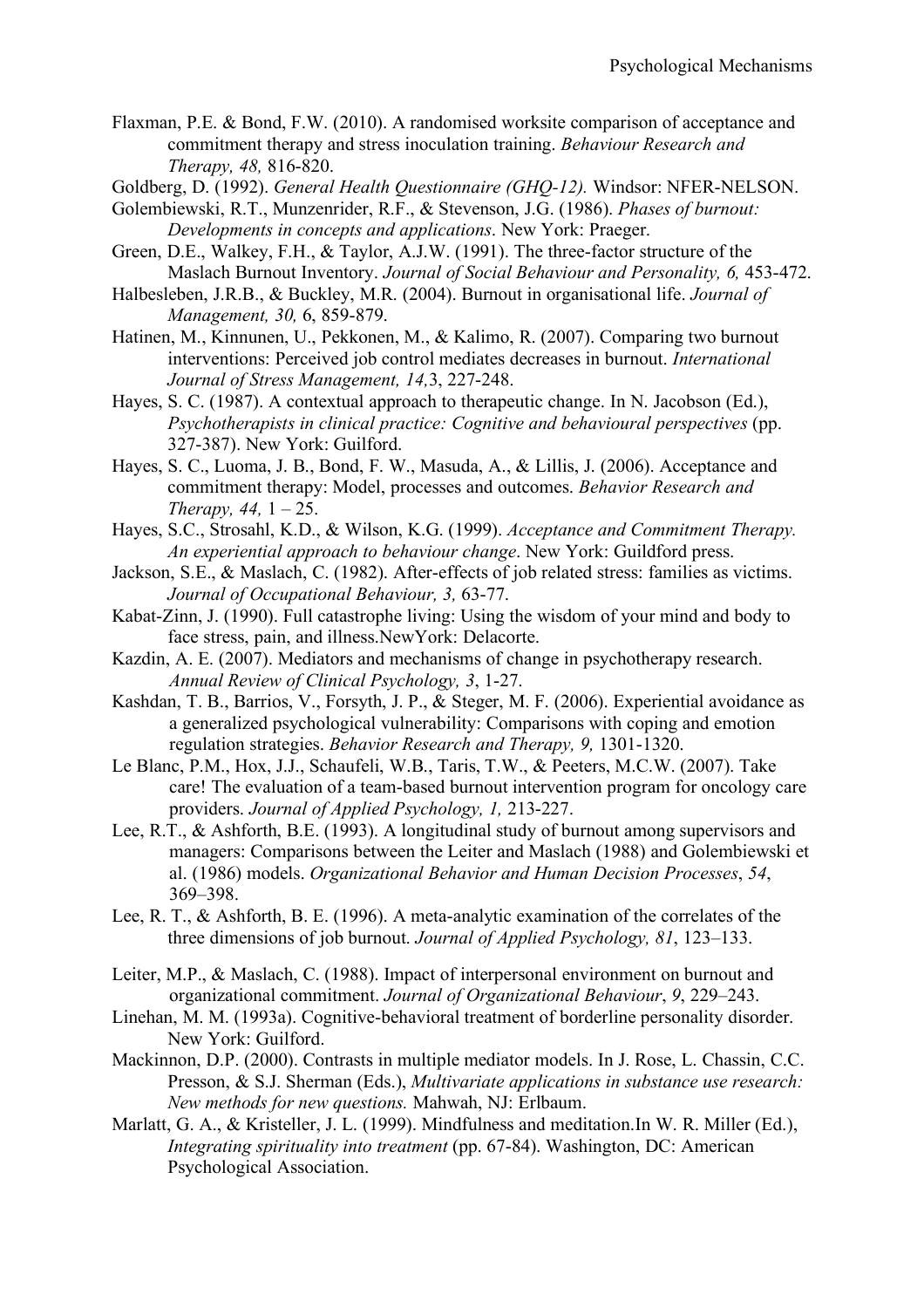- Maslach, C. (2003). Job burnout: New directions in research and intervention. *Current Directions in Psychological Science, 12,* 189-192.
- Maslach, C., & Goldberg, J., (1998). Prevention of burnout: New perspectives. *Applied & Preventative Psychology, 7,* 63-74.
- Maslach, C., Jackson, S.E., & Leiter, M.P. (1996). *The Maslach Burnout Inventory-Test manual* (3<sup>rd</sup> ed.). Palo Alto, CA: Consulting Psychologists Press.
- Maslach, C., Schaufeli, W.B., & Leiter, M.P. (2001). Job burnout. *Annual Review of Psychology, 52,* 397-422.
- Nock, M.K. (2007). Conceptual and design essentials for evaluating mechanisms of change. *Alcoholism: Clinical and Experimental Research, 31,* S3, 4S-12S.
- Preacher, K.J., & Hayes, A.F. (2004). SPSS and SAS procedures for estimating indirect effects in simple mediation models. *Behaviour Research Methods, Instruments & Computers, 36,* 4, 717-731.
- Ross, R. R., & Altmaier, E. M. (1994). *Intervention in occupational stress*. London: Sage.
- Schaufeli, W.B., & Buunk, B.P. (2003). Burnout: An overview of 25 years of research and theorizing. In: M.J. Schabracq, J.A.M. Winnubst and C.L. Cooper (Eds.), *The Handbook of Work and Health Psychology (2nd Edition),* pp. 383-425. Chichester: John Wiley and Sons.
- Schaufeli, W.B., & Enzmann, D. (1998). *The burnout companion to study and practice: A critical analysis.* Washington, DC: Taylor & Francis.
- Shirom, A. (1989). Burnout in work organisations. In C.L. Cooper & I. Robertson (Eds.), *International Review of Industrial and Organisational Psychology* (pp 25-48). New York: John Wiley & Sons.
- Taris, T.W., Le Blanc, P.M., Schaufeli, W.B., & Schreurs, P.J.G., (2005). Are there causal relationships between the dimensions of the Maslach Burnout Inventory? A review and two longitudinal tests. *Work & Stress, 19,* 3, 238-255.
- van Dierendonck, D., Schaufeli, W.B., & Buunk, B.P. (1998). The evaluation of an individual burnout intervention program: The role of inequity and social support. *Journal of Applied Psychology, 83,* 3, 392-407.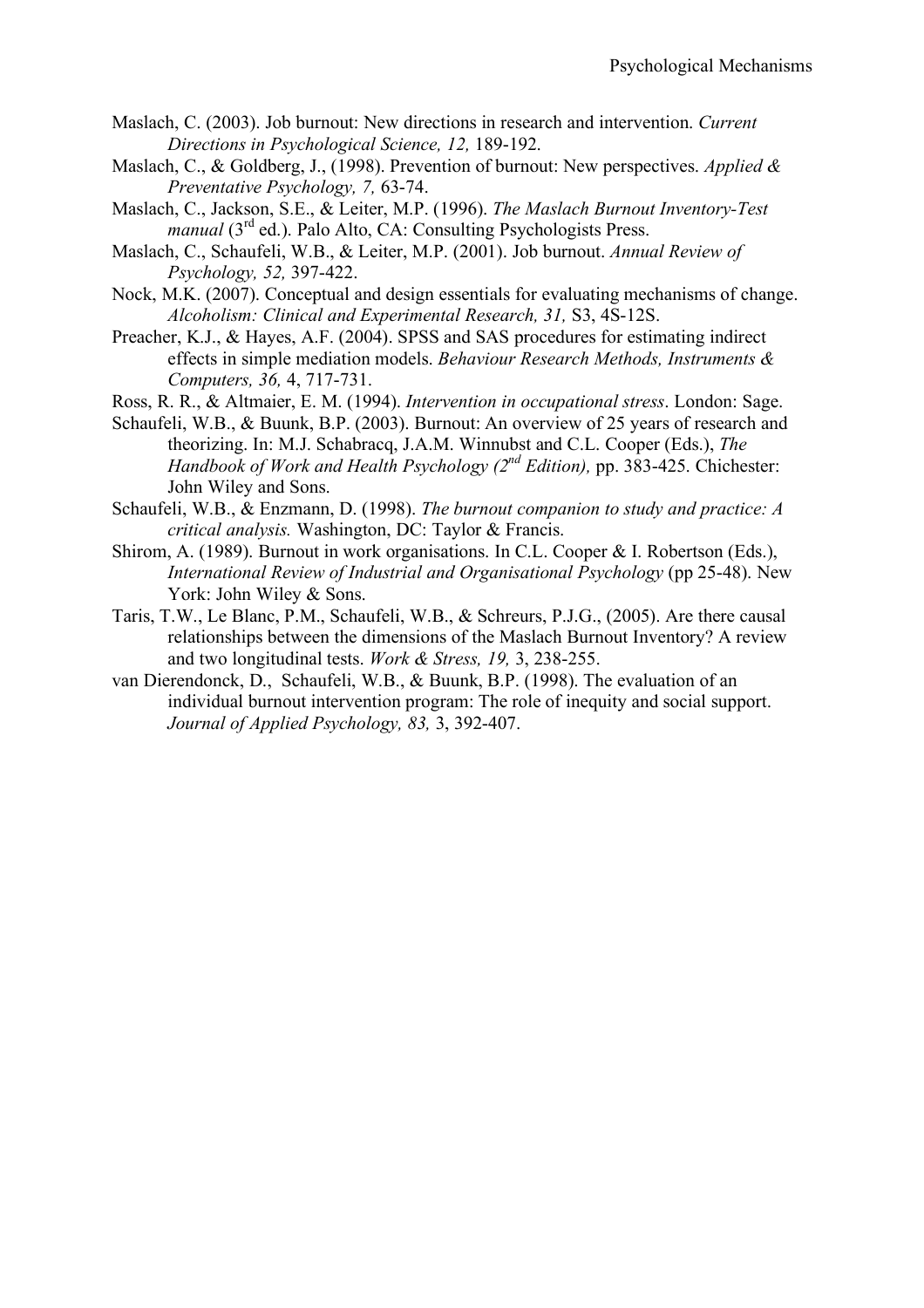| anie |  |
|------|--|
|      |  |

*Means and Standard Deviations for Study and Biographical Variables*

| Variable                           | <b>ACT</b>     |        | Control |           |  |
|------------------------------------|----------------|--------|---------|-----------|--|
|                                    | M<br><b>SD</b> |        | M       | <b>SD</b> |  |
|                                    |                |        |         |           |  |
| Psychological flexibility (AAQ-II) |                |        |         |           |  |
| Time 1                             | 4.74           | 1.21   | 5.03    | 0.97      |  |
| Time 2                             | 4.65           | 1.13   | 5.11    | 1.04      |  |
| Time 3                             | 5.06           | 1.08   | 5.04    | 0.93      |  |
| Time 4                             | 4.81           | 1.13   | 5.06    | 1.08      |  |
| Strain (GHQ)                       |                |        |         |           |  |
| Time 1                             | 1.17           | 0.62   | 1.07    | 0.48      |  |
| Time 2                             | 1.18           | 0.59   | 1.04    | 0.44      |  |
| Time 3                             | 0.94           | 0.59   | 1.25    | 0.54      |  |
| Time 4                             | 1.02           | 0.58   | 1.18    | 0.58      |  |
| Emotional exhaustion (MBI-HSS)     |                |        |         |           |  |
| Time 1                             | 2.73           | 1.57   | 2.42    | 1.29      |  |
| Time 2                             | 2.74           | 1.54   | 2.37    | 1.25      |  |
| Time 3                             | 2.44           | 1.37   | 2.34    | 1.30      |  |
| Time 4                             | 2.42           | 1.47   | 2.42    | 1.19      |  |
| Depersonalization (MBI-HSS)        |                |        |         |           |  |
| Time 1                             | 0.82           | 0.80   | 0.69    | 0.63      |  |
| Time 2                             | 1.01           | 0.94   | 0.73    | 0.67      |  |
| Time 3                             | 0.86           | 0.74   | 0.75    | 0.64      |  |
| Time 4                             | 0.80           | 0.89   | 0.95    | 0.80      |  |
| Age (years)                        | 46.65          | 5.34   | 46.16   | 6.53      |  |
| Gender <sup>1</sup>                |                |        |         |           |  |
| Male                               | 6              |        | 11      |           |  |
| Female                             | 37             |        | 46      |           |  |
| Ethnicity                          |                |        |         |           |  |
| Education                          |                |        |         |           |  |
| Time in current job (months)       | 60.50          | 41.56  | 57.64   | 26.35     |  |
| Time in line of work (months)      | 250.90         | 112.85 | 221.12  | 121.13    |  |

*Note.* ACT = Acceptance and Commitment Therapy; Control = waitlist control group;  $AAQ-II = Acceptance$  and Action Questionnaire II;  $GHQ = General$ Health Questionnaire; MBI-HSS = Maslach Burnout Inventory-Human Services Survey;  $N= 100$ ;  $1 =$  Number of male and female participants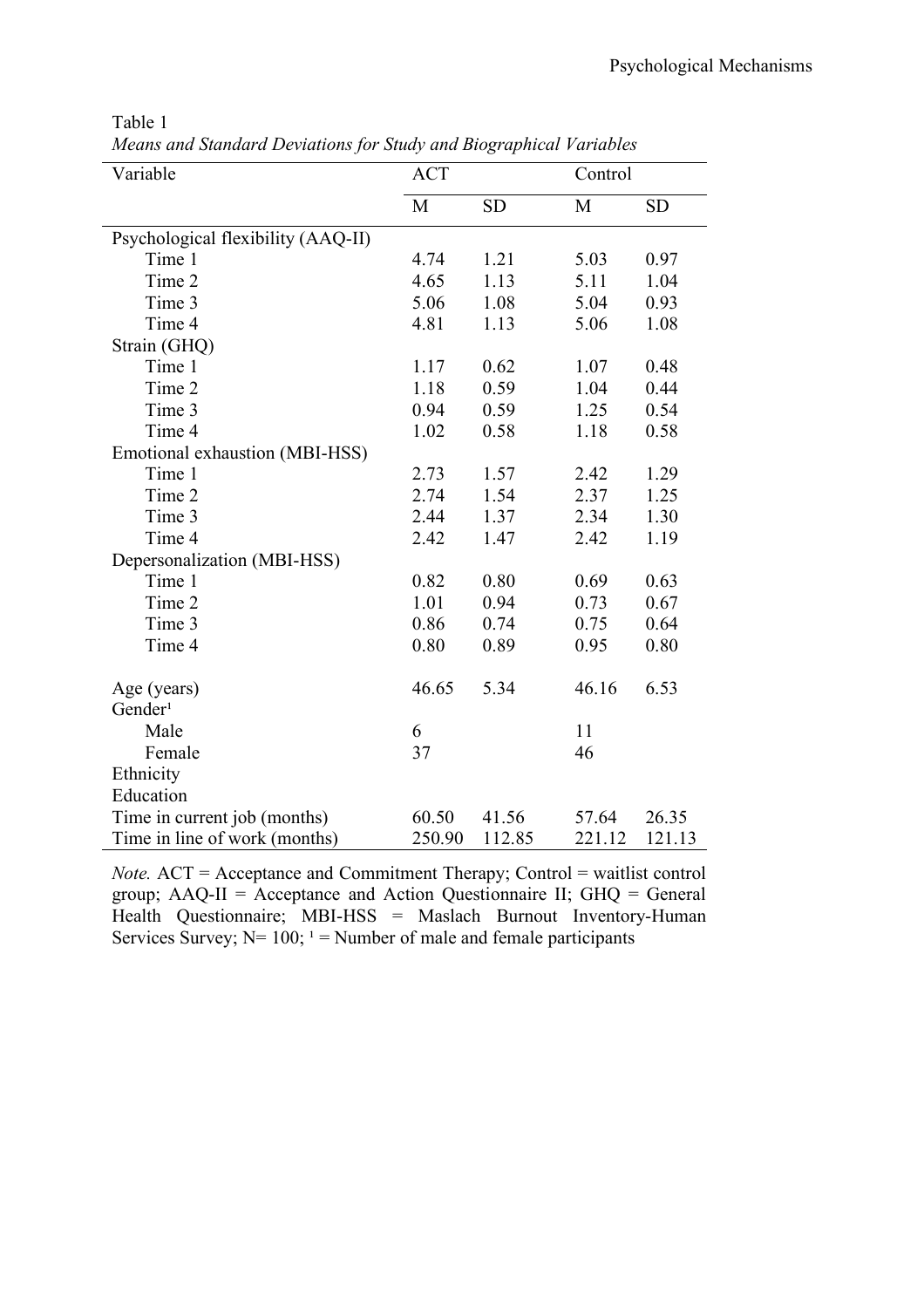## Psychological Mechanisms

Table 2 *Intercorrelations Among the Study Variables at the Four Measurement Occasions*

|                  | Variable                |          |         |          |          |                | h              |          | 8        |          | 10       |          | 12             | 13      | 14      | 15      | 16       |
|------------------|-------------------------|----------|---------|----------|----------|----------------|----------------|----------|----------|----------|----------|----------|----------------|---------|---------|---------|----------|
|                  | Psyflex, T1             |          | $.94**$ | $.76**$  | $.68**$  | $-.65**$       | $-.69**$       | $-.31*$  | $-.24$   | $-.65**$ | $-.63**$ | $-.61**$ | $-.55**$       | $-.17$  | $-.26$  | $-.25$  | $-27$    |
|                  | Psyflex, T <sub>2</sub> | $.86**$  |         | $.76**$  | $.69**$  | $-.63**$       | $-.69**$       | $-.29$   | $-.29$   | $-.57**$ | $-.55**$ | $-.55**$ | $-.47**$       | $-.17$  | $-.35*$ | $-.27$  | $-.34$   |
| 3.               | Psyflex, T3             | $.83**$  | $.85**$ |          | $.84**$  | $-0.65**$      | $-.80**$       | $-.62**$ | $-.52**$ | $-.51**$ | $-.52**$ | $-.63**$ | $-57**$        | $-.21$  | $-.28$  | $-.32*$ | $-.42**$ |
| 4.               | Psyflex, T4             | $.69**$  | $.73**$ | $.69**$  | $\sim$   | $-.58**$       | $-.73**$       | $-.59**$ | $-.62**$ | $-45**$  | $-46**$  | $-.53**$ | $-.52**$       | $-.26$  | $-26$   | $-.25$  | $-41**$  |
|                  | Strain, T1              | $-.27*$  | $-.32*$ | $-39**$  | $-.34*$  | $\blacksquare$ | $.83**$        | $.46**$  | $.40**$  | $.58**$  | $.51**$  | $.59**$  | $.50**$        | .23     | .24     | .28     | .28      |
| $\mathfrak{b}$ . | Strain, T <sub>2</sub>  | $-.37**$ | $-48**$ | $-49**$  | $-.38**$ | $.74**$        | $\blacksquare$ | $.66**$  | $.59**$  | $.55**$  | $.66**$  | $.59**$  | $.55**$        | .26     | $37*$   | $.35*$  | $.48**$  |
|                  | Strain, T3              | $-42**$  | $-48**$ | $-.62**$ | $-44**$  | $.50**$        | $.64**$        |          | $.68**$  | .26      | .26      | $.31*$   | $.44**$        | .21     | .20     | .29     | $.40**$  |
| 8.               | Strain, T4              | $-.31*$  | $-36**$ | $-.35**$ | $-.58**$ | $.46**$        | $.40**$        | $.49**$  |          | .19      | .20      | .22      | $.41**$        | .18     | .21     | .14     | $.45**$  |
| 9.               | Emotex, T1              | $-.37**$ | $-42**$ | $-42**$  | $-.31*$  | $.56**$        | $.47**$        | $.33*$   | .15      |          | $.93**$  | $.88**$  | $.84**$        | .18     | 23      | .15     | .17      |
| 10               | Emotex, T <sub>2</sub>  | $-40**$  | $-48**$ | $-46**$  | $-44**$  | $.45**$        | $.44**$        | $37**$   | .22      | $.90**$  | -        | $.86**$  | $.87**$        | .19     | .26     | .17     | .15      |
| 11               | Emotex, T3              | $-.38**$ | $-41**$ | $-45**$  | $-.39**$ | $.45**$        | $.39**$        | $.40**$  | .26      | $.86**$  | $.92**$  |          | $.79**$        | .23     | .18     | 23      | .20      |
| 12               | Emotex, T4              | $-45**$  | $-48**$ | $-45**$  | $-.47**$ | $.47**$        | $.36**$        | $.30*$   | $.35**$  | $.78**$  | $.78**$  | $.78**$  | $\blacksquare$ | .17     | .15     | .11     | .21      |
| 13               | Depers, T1              | $-.08$   | $-.06$  | $-.05$   | .02      | .22            | .20            | $-.04$   | $-.10$   | $.50**$  | $.44**$  | .27      | $.39**$        |         | $.69**$ | $.76**$ | $.65**$  |
| 14               | Depers, T <sub>2</sub>  | $-.14$   | $-.10$  | -.11     | $-.07$   | .08            | .08            | $-.10$   | $-.05$   | $.36**$  | $.36**$  | .24      | $.42**$        | $.83**$ |         | $.63**$ | $.73**$  |
| $15-15$          | Depers, T <sub>3</sub>  | .02      | $-.01$  | $-.09$   | $-.01$   | .04            | .00.           | $-.09$   | $-.03$   | $34*$    | $.32*$   | 23       | $.32*$         | $.75**$ | $.82**$ |         | $.73**$  |
|                  | 16 Depers, T4           | $-.20$   | $-.29*$ | $-.20$   | $-.23$   | .14            | .18            | 12       | $27*$    | $34*$    | $.37**$  | .22      | $.48**$        | $.56**$ | $.64**$ | $.54**$ |          |

*Note:* Correlations above the diagonal: ACT group; Correlations below the diagonal: Control group; Psyflex = psychological flexibility; Emotex = emotional exhaustion; Depers = depersonalization;  $* p < .05$ .  $* p < .01$ .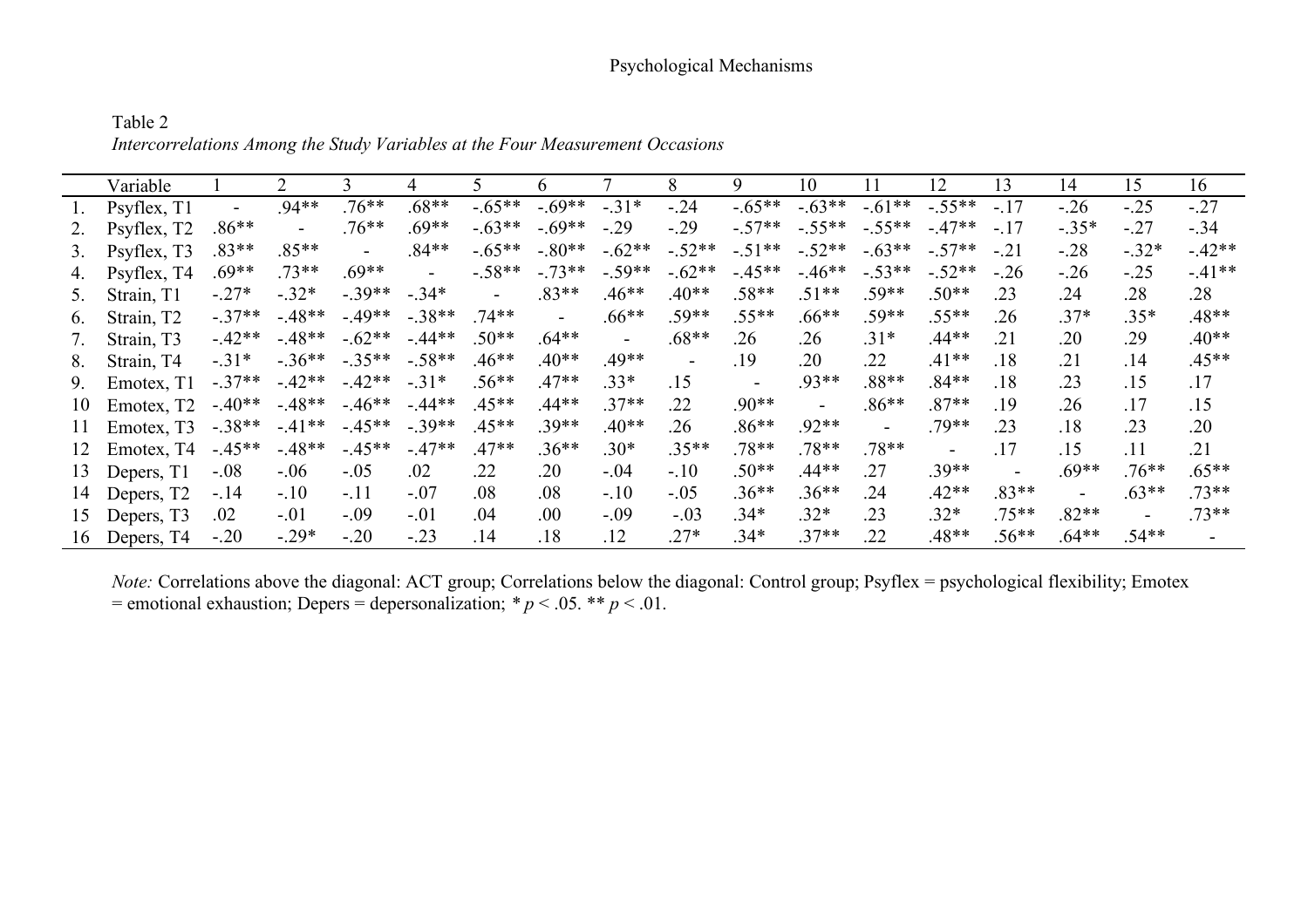|                                    | <b>ANOVA</b> |        |          |
|------------------------------------|--------------|--------|----------|
| Variable                           | $F$ ratio    | df     | $\eta^2$ |
| Psychological flexibility (AAQ-II) |              |        |          |
| Group                              | 1.51         | 1,98   | .01      |
| Time                               | 2.41         | 3, 294 | .02      |
| Group $\times$ Time                | 3.89**       | 3, 294 | .04      |
| Strain (GHQ)                       |              |        |          |
| Group                              | 0.49         | 1,98   | .00      |
| Time                               | 0.06         | 3, 294 | .00      |
| Group $\times$ Time                | $8.37***$    | 3, 294 | .08      |
| Emotional exhaustion (MBI-HSS)     |              |        |          |
| Group                              | 0.56         | 1,98   | .00      |
| Time                               | $2.92*$      | 3, 294 | .03      |
| Group $\times$ Time                | $2.67*$      | 3, 294 | .03      |
| Depersonalization (MBI-HSS)        |              |        |          |
| Group                              | 0.48         | 1,98   | .00      |
| Time                               | 1.83         | 3, 294 | .02      |
| Group $\times$ Time                | $4.42**$     | 3, 294 | .04      |

Table 3 *Analysis of Variance (ANOVA) Statistics for Study Variables*

*Note.* AAQ-II = Acceptance and Action Questionnaire II; GHQ = General Health Questionnaire; MBI-HSS = Maslach Burnout Inventory-Human Services Survey; ANOVA = analysis of variance;  $\eta^2$  = etasquared (effect size); N= 100, \**p* < .05. \*\**p* < .01. \*\*\**p* < .001.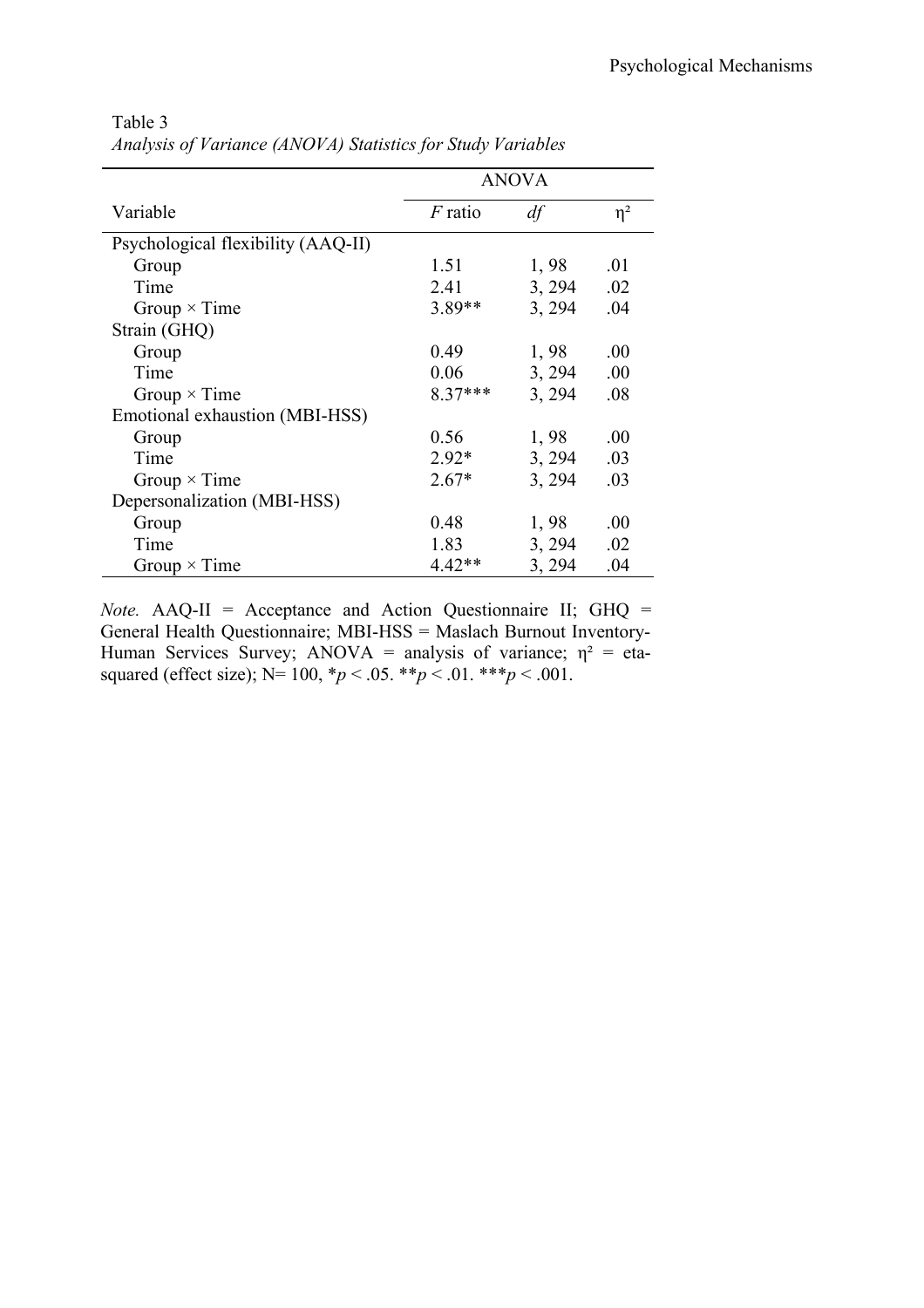| Outcome variable                  | Mediator variable                      | Bootstrap estimate |           | <b>BCa 95% CI</b> |               |  |
|-----------------------------------|----------------------------------------|--------------------|-----------|-------------------|---------------|--|
|                                   |                                        | Estimate           | <b>SE</b> | Lower             | Upper         |  |
| Emotional exhaustion<br>$T2 - T4$ | Psychological flexibility<br>$T2 - T3$ | 0.8938             | 0.5727    | 0.0417            | 2.7432        |  |
| Emotional exhaustion<br>$T2 - T4$ | Strain<br>$T2 - T3$                    | 1.0158             | 0.6953    | $-0.1097$         | $2.8965$ (ns) |  |
| Depersonalization<br>$T3 - T4$    | Emotional exhaustion<br>$T2 - T4$      | 0.3721             | 0.2617    | 0.0425            | 1.1302        |  |
| Depersonalization<br>$T2 - T4$    | Strain<br>$T2 - T3$                    | 0.5602             | 0.3534    | 0.0202            | 1.4615        |  |
| Depersonalization<br>$T2 - T4$    | Psychological flexibility<br>$T2 - T3$ | 0.1878             | 0.2526    | $-0.1742$         | $0.9637$ (ns) |  |
| Depersonalization<br>$T3 - T4$    | Psychological flexibility<br>$T2 - T3$ | $-0.0340$          | 0.2147    | $-0.4441$         | $0.4011$ (ns) |  |

Table 4 *Bootstrapped Analysis for Detecting Mediation Effects*

*Note.* BCa = bias corrected and accelerated bootstrapping confidence intervals that contain corrections for both median bias and skew. Confidence intervals containing zero are interpreted as non-significant (ns); 1000 bootstrap samples.



*Figure 1.* Diagram of emotional burnout and strain alleviation model indicating the direct (path a) and mediated (paths b, c and d) pathways of impact of ACT on outcomes variables.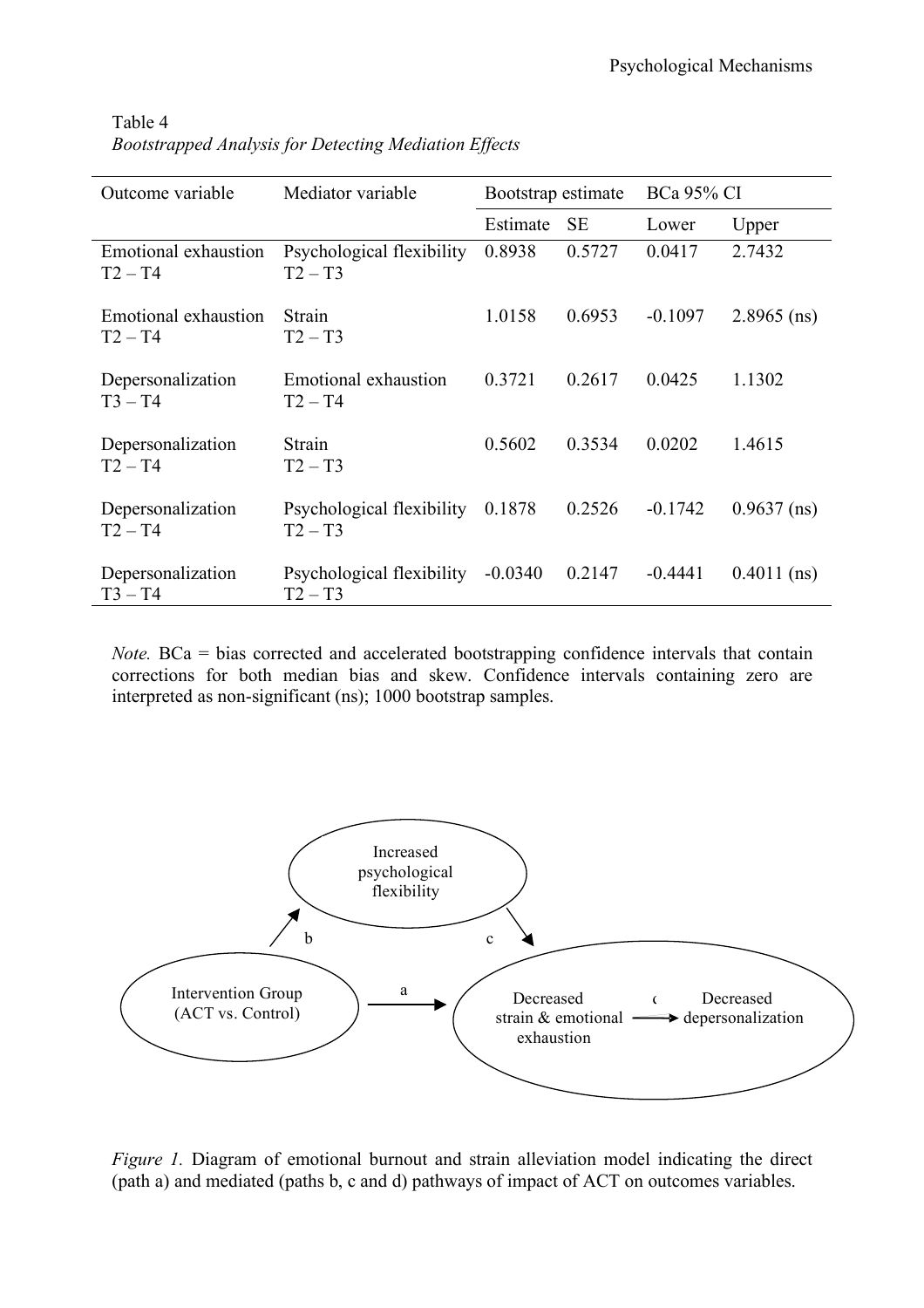

*Figure 2*. An illustration of changes in psychological flexibility in both groups



*Figure 3*. An illustration of changes in strain in both groups